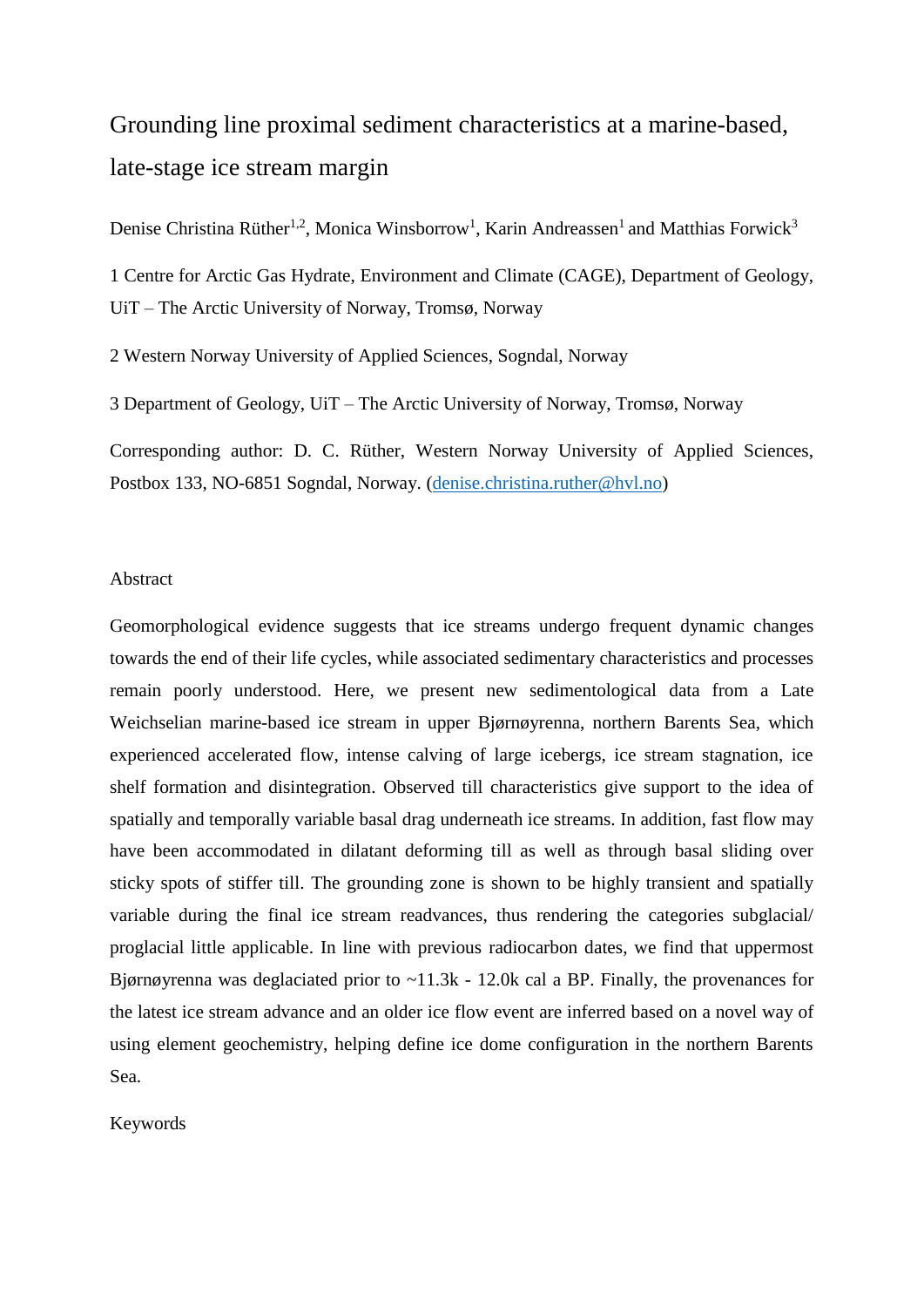ice stream dynamics, mega-scale glacial lineations, grounding line proximal sedimentation,

| Weichselian<br>deglaciation,<br>Late<br>northern | Barents<br>sea |
|--------------------------------------------------|----------------|
|--------------------------------------------------|----------------|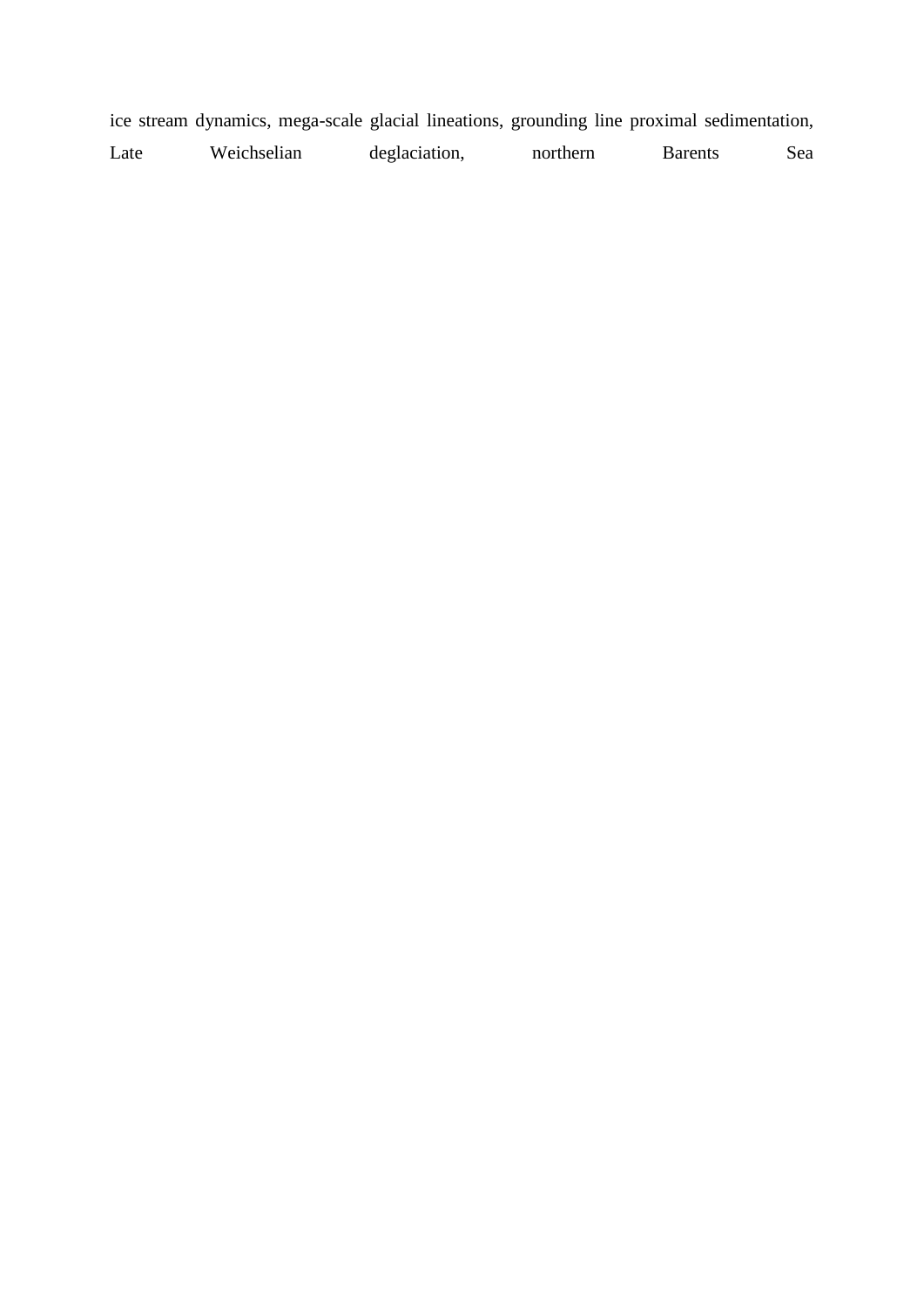#### 1. Introduction

Behaviour of West Antarctic ice streams include acceleration, slow-down, stagnation, reactivation and flow switching (e.g. Anandakrishnan et al. 2001; Joughin et al. 2004; Catania et al. 2006; Hulbe and Fahnestock 2007). As ice stream beds are amongst the least accessible environments on earth, knowledge of landforms produced by such observed dynamic ice stream behaviour is predominantly derived from palaeo-settings (e.g. Dowdeswell et al. 2006; Dowdeswell et al. 2008; Jakobsson et al. 2011; Winsborrow et al. 2012). The geomorphologic imprint of ice stream acceleration and stagnation has recently been identified in upper Bjørnøyrenna (Bear Island Trough), Barents Sea (Andreassen et al. 2014; Fig. 2), while the study at hand aims at exploring the sedimentary signature of this complex landsystem. The landform model (Andreassen et al. 2014) includes an acoustically transparent sediment body (ATB; Figs 2a and 2c) which encompasses a proglacial sediment apron, as well as subglacially formed mega-scale glacial lineations (MSGL; Stokes and Clark 1999) indicative of fast flow from NNW to SSE. MSGL are superimposed by a network of crevasse-squeeze ridges (Figs 2a and 2b), inferred to form as the flow regime changes from fast flow to stagnation (Sharp 1985; van der Veen 1998). The preservation of these delicate subglacial landforms is explained by the floating off of the stagnant ice stream and intermittent ice shelf formation (Andreassen et al. 2014). The ATB laps onto a heavily ploughed seafloor locally, while the onlap is obscured by intense iceberg ploughing otherwise (e.g. easternmost Fig. 2a). The dense occurrence and consistent NNW to SSE courses of mega-iceberg ploughmarks, as well as corrugation ridges, observed and documented by Andreassen et al. (2014), suggest the existence of a densely packed matrix of icebergs following abrupt termination of fast flow and subsequent ice shelf collapse (Jakobsson et al. 2011). Mega-iceberg ploughmarks are locally superimposed on NNE to SSW trending streamlined features which represent an older event of ice streaming, possibly dating to LGM and/ or early deglaciation (red arrows in Fig. 2a). In summary, geomorphologic and acoustic data presented by Andreassen et al*.* (2014) show two generations of ice movement; the latter of which was deposited during the final stages of deglaciation when Bjørnøyrenna Ice Stream experienced accelerated flow, intense calving of large icebergs, ice stream stagnation, ice shelf formation and disintegration. Based on similarities between the youngest ice stream landform assemblage and existing surge landform models for terrestrial and tidewater glaciers (Evans and Rea 1999; Ottesen and Dowdeswell 2006) as well as indications for repeated stagnation and reactivation of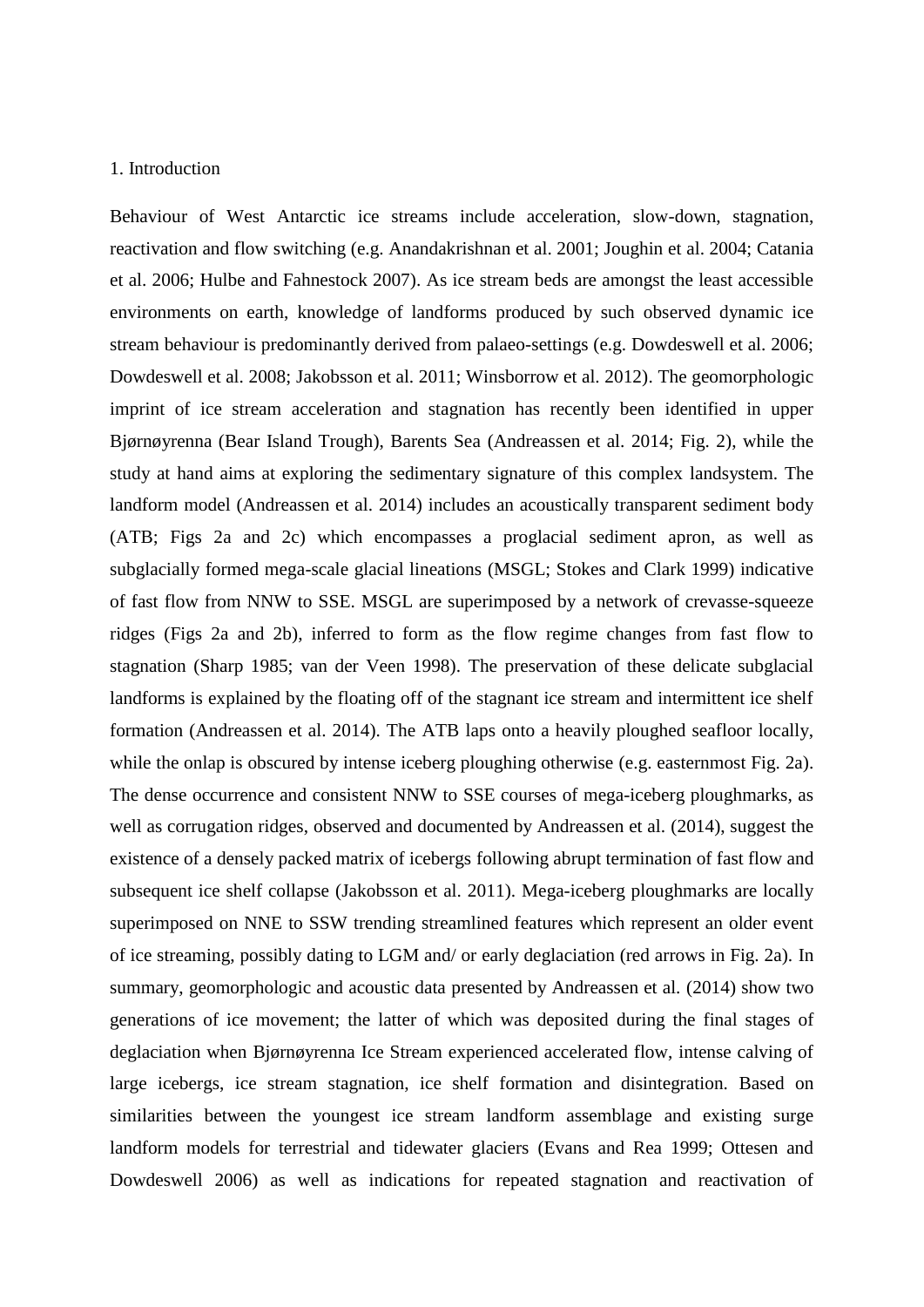Bjørnøyrenna Ice Stream prior to its final retreat stage (Bjarnadóttir et al. 2014), this dynamic behaviour is referred to as one surge cycle by Andreassen et al. (2014).

Here, we investigate the sedimentological signature of this well-preserved ice stream landform assemblage and thereby test whether the complexity of the geomorphology is reflected in the sediment characteristics. For this purpose, five sediment gravity cores are analysed and disclose information on the timing of deglaciation, the dynamic formation of MSGLs, the transient nature of subglacial to glaciproximal processes and enable the distinction of glacial events with differing source areas based on lithologies and geochemistry.

#### 2. Study area

With a length of 850 km and width up to 180 km Bjørnøyrenna is the largest cross-shelf trough on the formerly glaciated Barents Sea continental shelf (Fig. 1). Bjørnøyrenna Trough Mouth Fan (TMF), built up over multiple glaciations, is the largest TMF along the northwestern European margin (Vorren and Laberg 1997; Fig. 1), illustrating the importance of Bjørnøyrenna ice streams for sediment discharge. Several recent studies have shed light on ice stream configuration and the dynamic nature of the Barents Sea Ice Sheet (BSIS) during Late Weichselian (Andreassen et al. 2008; Ottesen et al. 2008; Winsborrow et al. 2010; Bjarnadóttir et al. 2014). In upper Bjørnøyrenna ice flowed from north-east and north during an early phase of deglaciation, before shifting to a north-western source during later stages of deglaciation (Bjarnadóttir et al. 2014). This reconstruction implies that the main ice divide was centred over Storbanken and Kong Karls Land during LGM and early deglaciation (Bondevik et al. 1995; Ottesen et al. 2005; Fig. 1), while splitting up into several short-lived ice dome positions as the ice sheet thinned during late deglaciation (Salvigsen et al. 1995; Dowdeswell et al. 2010; Bjarnadóttir et al. 2014; Fig. 1).

Confining the timing of deglacial events in the Barents Sea remains challenging. Following the onset of deglaciation and deposition of the first retreat stage in outermost Bjørnøyrenna at 16.9k - 17.5k cal a BP (14.5k  $^{14}C$  a BP; Rüther et al. 2011) several retreat stages and ice stream readvances have been identified (Fig. 1) but not time-constrained. By the beginning of the Holocene, the BSIS had entirely disintegrated, as indicated by raised beaches on Kong Karls Land dated to 11.1k - 11.6k cal a BP  $(9.9k<sup>14</sup>C a BP; Salvigsen 1981)$  and glacimarine conditions south of Nordaustlandet by 11.4k - 12.6k cal a BP (10.4k  $^{14}C$  a BP; Elverhøi and Solheim 1987). Challenges connected to radiocarbon dating in this polar shelf area include scarcity of soft sediment cover (Solheim et al. 1990), low abundance of calcareous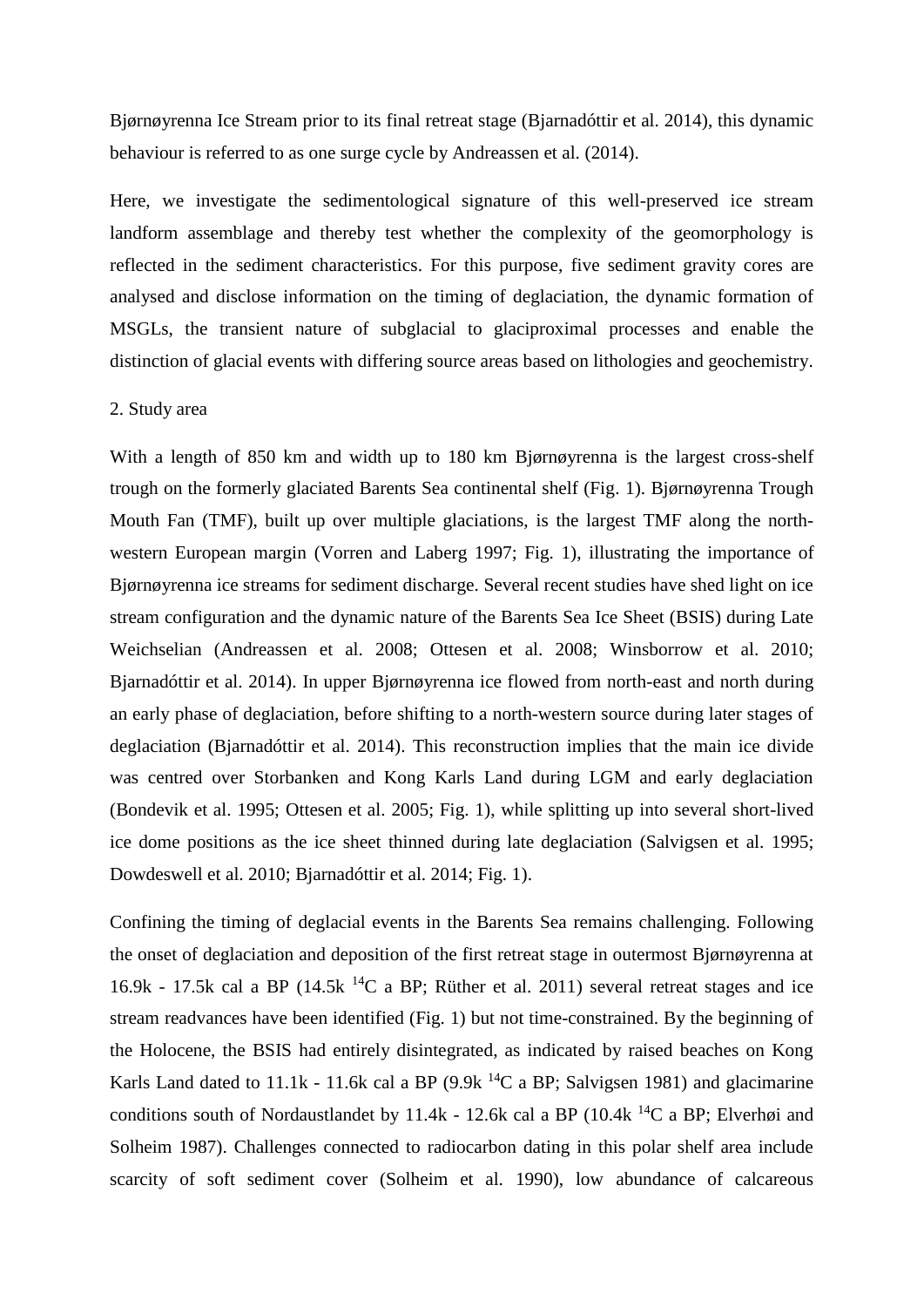microfossils and contamination of bulk samples by old carbon (e.g. Hogan et al. 2010). Holocene sedimentation rates have been estimated to 3 cm/ ka for uppermost Bjørnøyrenna (Elverhøi et al. 1989). Studies of the soft sediment cover in the northern Barents Sea have revealed a thickness of generally less than 10 m with a stratigraphy consisting of stiff till, soft till/ glaciproximal diamicts and 0.2 to 1 m of recent distal glacimarine diamict/ mud (Elverhøi et al. 1989; Solheim et al. 1990; Hogan et al. 2010). The study area coincides approximately with the contemporary Polar Front position (Fig. 1) with cold fresh Arctic waters occurring northwards and warm saline Atlantic waters dominating to the south (Pfirman et al. 2013). The front position is largely topographically controlled; it extends just south of 74°N over Spitsbergenbanken and Sentralbanken, while reaching its northernmost position at about 77°N in Bjørnøyrenna.

#### 3. Materials and methods

Five sediment gravity cores were collected in 2010 using the R/V Jan Mayen's 6 m long gravity corer with an inner diameter of 10.2 cm. Core locations were chosen with respect to observed glacial landforms and for brevity we use short IDs to refer to the various cores throughout this paper (Fig. 2a, Table 1). Physical properties of the sediments (including wet bulk density and magnetic susceptibility) were measured with a Geotek Multi Sensor Core Logger (Weber et al. 1997). Cores were subsequently opened, described, photographed, xradiographed and measured for undrained shear strength with the fall cone test (Hansbo 1957). In order to quantify clast content throughout the cores, dense anomalies larger than one millimetre were counted in two-centimetre-intervals on x-radiographs (Grobe 1987). A total of 75 subsamples were analysed for water content and grain-size distribution. Coarse and fine fractions ( $> 63 \mu$ m and  $< 63 \mu$ m respectively) were separated by wet sieving, and the sand fraction was further split into standard sedimentological size fractions (Wentworth 1922; Friedman and Sanders 1978) by means of dry sieving. The gravel fraction was excluded from the cumulative summaries shown in Figs 3 and 4. Bulk measurements with a Beckman Coulter LS-230 laser particle size analyser at 0.004 µm resolution were used to further differentiate material  $< 63 \mu m$  into size fractions according to Friedman and Sanders (1978). To prepare for laser scanning the sediments were dispersed in distilled water with 2 % sodium hexametaphosphate and left in an ultrasonic bath for 5 minutes. All cores were scanned with an Avaatech XRF core scanner with 12 mm cross-core slit size and 5 mm down-core slit size using the following settings: 10 kV, 1000 µA, no filter; 30 kV, 2000 µA, Pd-thick filter. The raw data were processed using WinAxil version 4.5.6. Specific ratios, e.g. Ca/Fe, Si/Al or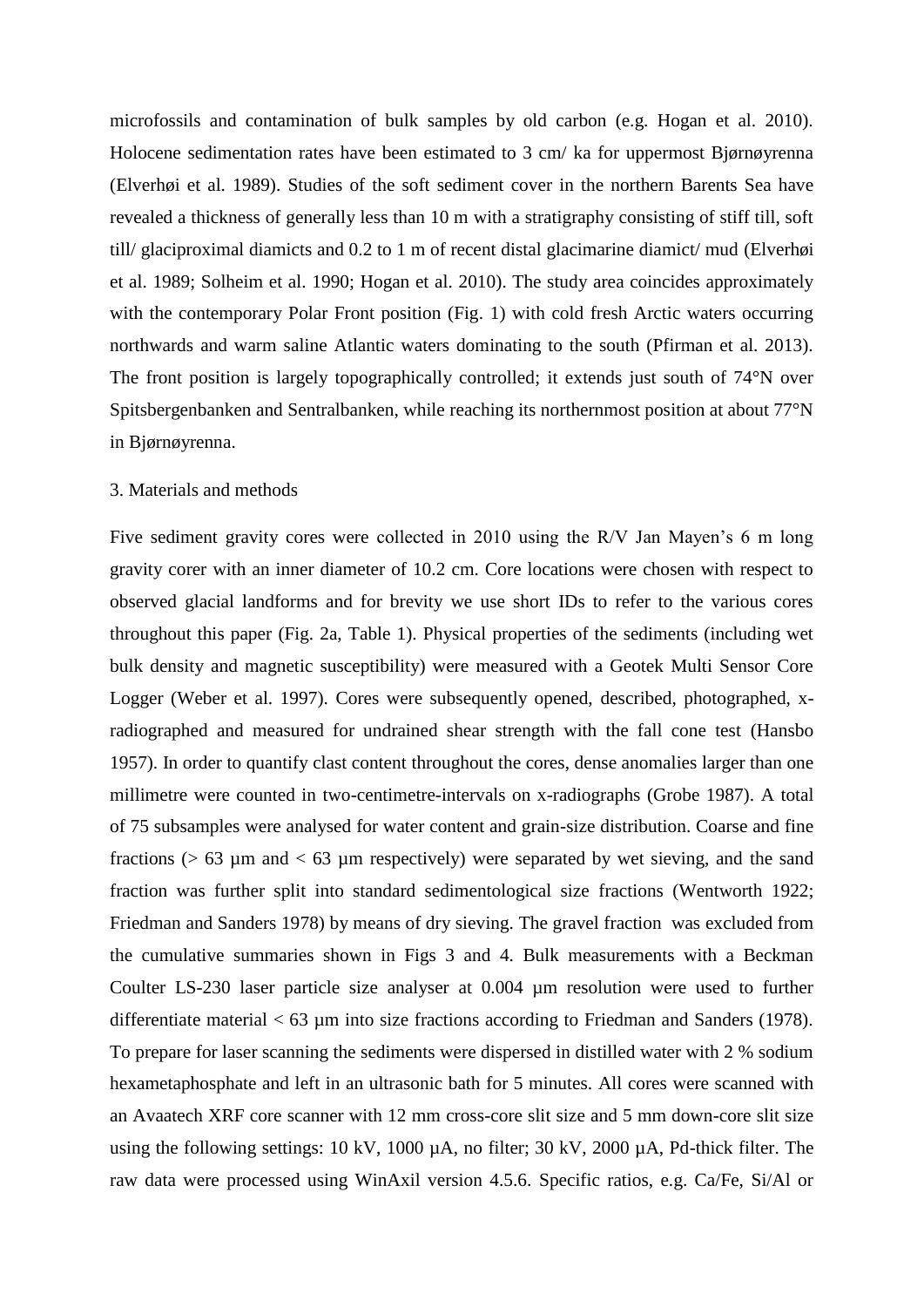K/Ti are commonly used to minimize the influence of matrix effects (Tjallingii et al. 2007; Weltje and Tjallingii 2008). They are powerful environmental and/ or provenance indicators in some areas (Croudace et al. 2006; Richter et al. 2006), but may not be applicable in places with differing geology and environmental conditions. As reference studies for the northern Barents Sea do not exist, we explore the effect of single elements in the following way: XRF returns for single elements are divided over the sum of returns for the most abundant elements (i.e. Al, Si, S, Cl, K, Ca, Ti, Fe, Rh, Rb, Sr and Zr); results are quasi-concentrations of single elements which we refer to as amounts. Accelerator Mass Spectrometry (AMS)  $^{14}C$  dating was carried out on molluscs and bulk foraminifera at the Poznan and NOSAMS radiocarbon laboratories (Table 2). Age calibration is based on the Marine09 calibration curve (Reimer et al. 2009) and the software Calib 7.0 (Stuiver and Reimer 1993). To express the regional difference with respect to the global mean marine reservoir effect we use a ΔR value of -124  $\pm$  31, the weighted average of two  $\Delta R$  values from Franz Josef Land (Forman and Polyak 1997). Compared to weighted mean ΔR values from western Spitsbergen (Mangerud et al. 2006) these samples are at larger geographic distance, while their deglaciation history and associated water mass variability are considered more representative for the north-western Barents Sea (e.g. Koç et al. 2002).

#### 4. Lithostratigraphy

Based on lithology, observed structures, physical properties and element geochemistry the cored sediments were divided into three lithological facies (A-C, Table 3 and 4, Figs 3 to 5). The following description and interpretation begins with the oldest lithofacies C, differentiated based on landforms that are penetrated by different cores. Thereafter, lithofacies A and B are presented collectively for all cores.

#### 4.1 Massive diamict (lithofacies C) – subglacial traction till?

Dark to very dark grey massive diamict with a sandy silt matrix and abundant granule- to cobble-sized clasts is the lowermost facies in all five cores. For the two shortest cores: 359, located on the flank of a MSGL ridge, and 356, taken from the bottom of a large iceberg pit, extremely stiff diamict was sampled in the core cutter and catcher, likely preventing further penetration. Notably, the stiff till could not be investigated further and is not part of lithofacies C. Core 354, taken from the top of the streamlined ridge from an older glacial event, penetrates 35 cm of massive diamict. Cores 358 and 357, located on the more pronounced, eastern MSGL ridge and on the proposed proglacial sediment apron, recovered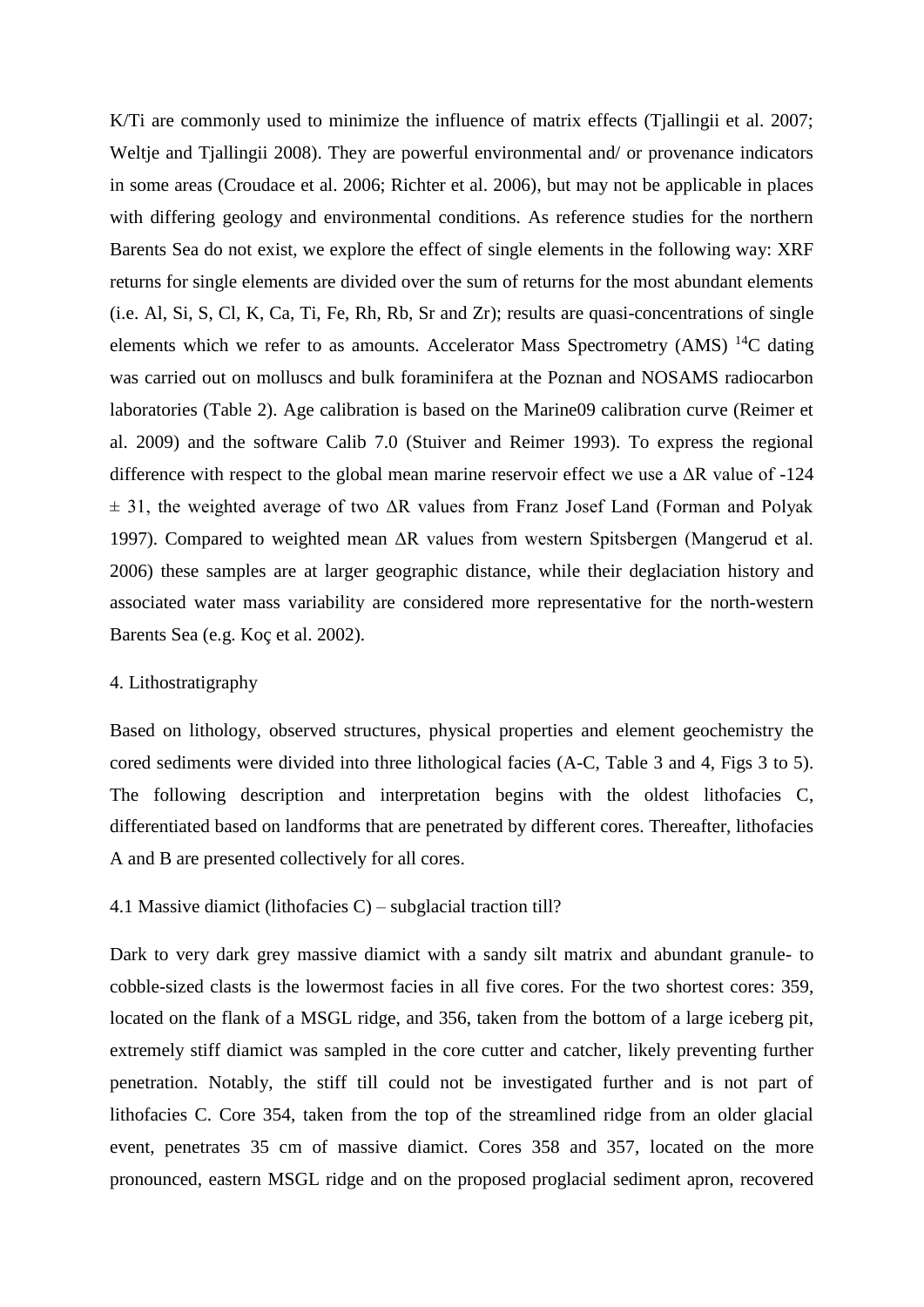the longest intervals of massive diamicts with 150 cm and 185 cm respectively. At the base of the short cores 359 and 356 a few centimetres of soft diamict are recovered, but the description of lithofacies C is predominantly based on cores 354, 357 and 358 (Table 3). Water content is low and decreases downcore, with values ranging from 20 to 24 %. Shear strength is relatively low with 5 kPa on average, but increases abruptly to 12 kPa at the bases of all cores. Wet bulk density ranges predominantly from 1.8 to 2.0  $g/cm^3$ , with regular variations every 2 to 4 cm. Magnetic susceptibility varies largely throughout this facies with peak values likely corresponding to single magnetic clasts. Aluminium and sulphur amounts (Al/sum and S/sum) are inversely correlated in all cores, the relationship being less obvious in core 354. Calcium and titanium amounts (Ca/sum and Ti/sum) are relatively constant in lithofacies C. In all but core 354 iron/ calcium ratios (Fe/Ca ratios) are significantly lower throughout lithofacies C as compared to overlying lithofacies A and B (Figs 3 and 4). Variations of the Fe/Ca ratio across lithological boundaries can be attributed to changes in calcium amounts as iron amounts do not exhibit any clear trends throughout the different lithofacies.

Abundant clasts as well as absence of sedimentary structures (Fig. 5c; lower parts of Figs 5a and 5b) and (trace) fossils suggest a proximal glacial source for this lithofacies (e.g. Powell 1984). The relatively low water content and abrupt downcore increase in shear strength within this lithofacies point to a subglacial rather than glacimarine source of sedimentation (Tulaczyk et al. 1998; Ó Cofaigh et al. 2005; Ó Cofaigh et al. 2007; Reinardy et al. 2011). Based on their lithologies and physical properties, the soft, massive diamicts in all cores (354, 357 and 358) are suggested to be subglacial traction tills (sensu Evans et al. 2006), formed by a combination of deformation and lodgement processes under relatively high porewater pressures. Core-to-core differences in this lithofacies are probably related to varying core locations with respect to identified landforms (Table 4) and will be discussed in paragraphs 5.2-5.4.

4.2 Stratified sandy diamict and bioturbated sandy silt (lithofacies B and A) – palimpsest sediments

The transition from the massive diamict of lithofacies C into stratified sandy diamict of lithofacies B is conformable (Figs 5a and 5b). Clast content is similarly high as in the massive diamict, while water content is slightly higher and increases upwards from 22 to 31 % (Table 3). Wet bulk density decreases to  $\sim$ 1.6 g/cm<sup>3</sup>. The upper contact into bioturbated sandy silt of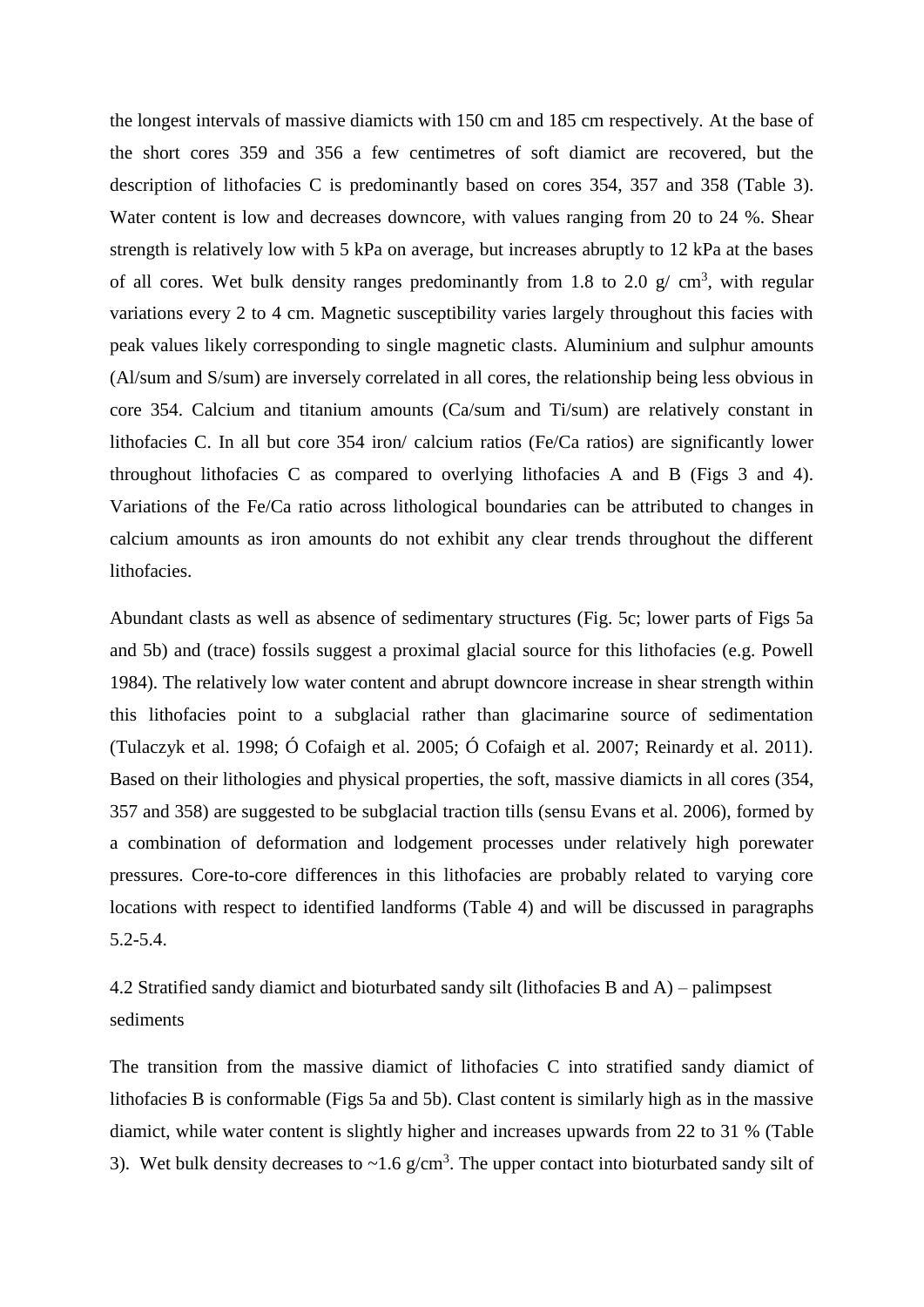lithofacies A is gradational (Figs 5a and 5b). Lithofacies A is not present in the two cores at relatively shallow water depths (358 and 359; Table 3). Lithofacies A and B are primarily differentiated due to significantly fewer clasts (7 vs. 26 on average) and a finer matrix in the uppermost sandy silt comprising lithofacies A. In the finer-grained topmost sediments of lithofacies A, water content increases further with an average of 38 % and wet bulk density decreases to 1.4  $g$ / cm<sup>3</sup>. Aluminium and sulphur amounts are generally inversely correlated throughout lithofacies A and B, while calcium and titanium are positively correlated in all but core 354 (Figs 3 and 4). Fe/Ca ratios increase throughout lithofacies B as compared to the underlying till and tend to be constant in lithofacies A. Again, it seems that calcium amounts are the main driver of this trend. Biogenic clasts, mostly foraminifera, occur sparsely throughout the stratified sandy diamict (lithofacies B) and with increased abundance in the topmost bioturbated sandy silt (lithofacies A). Five of six AMS radiocarbon dates are taken from within the stratified sandy diamict; these include two molluscs of the *Astarte* family and bulk foraminifera picked from three different cores (Fig. 5; Table 2). The calibrated modes span from ~2340 cal a BP to ~11790 cal a BP. One mollusc in living position (*Astarte* sp.) was picked from the uppermost sandy silt and constrains the onset of lithofacies A to  $\sim$ 2050 cal a BP.

The abrupt increase in sand at the expense of clay content, together with sustained high clast content at the boundary between lithofacies C and B, can be explained by a proximal source for coarse material in the form of a glacier front (e.g. Elverhøi et al. 1980) or, alternatively, as an erosional product of strong bottom currents (e.g. Vorren et al. 1983). The relatively young radiocarbon dates obtained strengthens the latter explanation. The considerable amount of granule- to pebble-sized clasts is unlikely to reflect iceberg rafting during the Holocene alone as the study area receives few icebergs in recent times (Vinje 1985). We consider clasts to be remnants after winnowing of fine-grained material, thus representing a lag deposit (Vorren et al. 1984). Stratification of the sandy diamict (best developed in core 354; Fig. 5a) suggests that it was formed through both erosion and deposition during periods with varying bottom current strengths. The two northern cores (358 and 359) retrieved from shallowest water depths lack the topmost bioturbated sandy silt with fewer clasts than in lithofacies B. These lithological differences indicate that bottom currents remained strong and erosive at the shallower northern sites (cores 358 and 359), while winnowing was reduced and conditions for benthic organisms ameliorated in slightly deeper waters during the last  $\sim$ 2k cal a (cores 357, 356 and 354). Also at the deeper sites, bottom currents remain important, as evidenced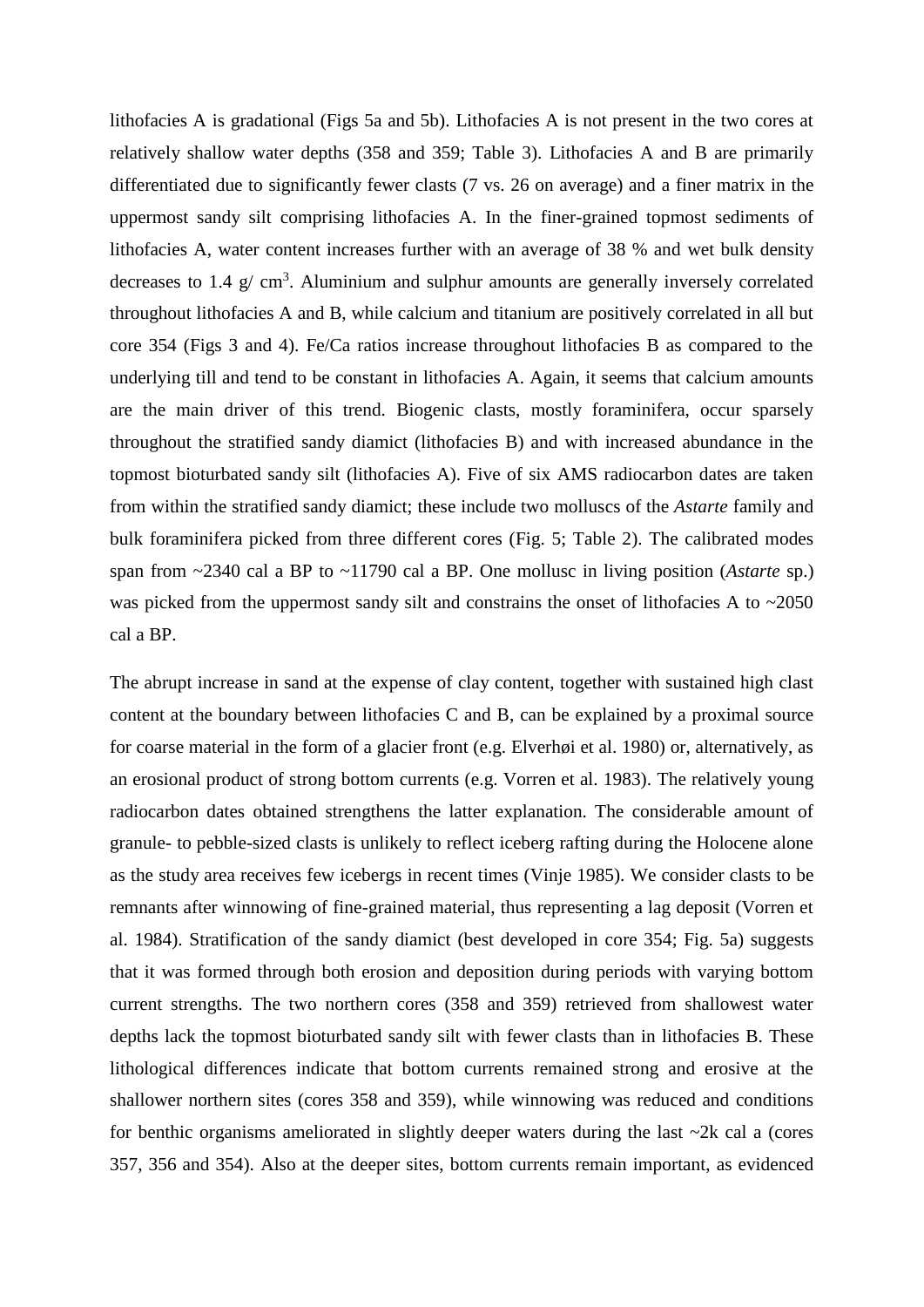by low clay content in the uppermost sandy silts. These observations are in line with Elverhøi et al. (1989) who found that recent glacier-distal sedimentation in the northern Barents Sea is largely controlled by water depth with the preservation of diamicts above 200 m due to winnowing and deposition of mud below 200 m where winnowed material from banks and rain-out from sea ice are the major contributors. In summary, lithofacies A and B can best be described as palimpsest sediments (Vorren et al. 1984) composed of coarse lag sediments, redeposited sediments, rain-out from sea ice and biogenic clasts.

#### 5. Discussion

In the following, we start by discussing the reliability of presented radiocarbon dates to constrain the timing of last deglaciation. Secondly, we note the significance of the coexistence of soft and stiff tills for MSGL formation. Further, we discuss if the geomorphological distinction between proglacial and subglacial sediments suggested by Andreassen et al. (2014) is also reflected in sedimentary characteristics. Finally, we explore how new geochemical proxies can be used to strengthen and specify provenance established based on geomorphological data.

#### 5.1 Minimum deglaciation age

Despite close proximity to an inferred grounding line, pure deglacial deposits are absent as till is directly overlain by winnowed sediments in the presented cores from northernmost Bjørnøyrenna. Large parts of these winnowed sediments are likely to be redeposited glacial and deglacial sediments, including a mixture of reworked older and contemporaneous biogenic clasts. Ages obtained from bulk foraminifera at comparable levels in cores 356 and 357, resulted in widely different calibrated modes with ~11.8k, ~3.5k and ~2.3k cal a BP respectively (Table 2). During picking old and reworked-looking foraminifera were avoided. While we cannot rule out contamination by older reworked foraminifera entirely, we argue in the following that the lithofacies boundary is time-transgressive and that  $\sim$ 11.8k cal a BP is a reliable minimum deglaciation age for the area. As summarised in paragraph 2, ~11.8k cal a BP is also in line with earlier attempts to time-constrain the deglaciation in the northern Barents Sea based on terrestrial dates from Kong Karls Land (Salvigsen 1981) and marine dates south off Nordaustlandet (Elverhøi and Solheim 1987). Bottom currents in the northern Barents Sea form as a combination of mean currents, tides and dense brine formation (Elverhøi et al. 1989). Relatively high bottom current velocities are measured in the area of the Persey and Hopen-Bjørnøya currents which transport Arctic water south-westwards across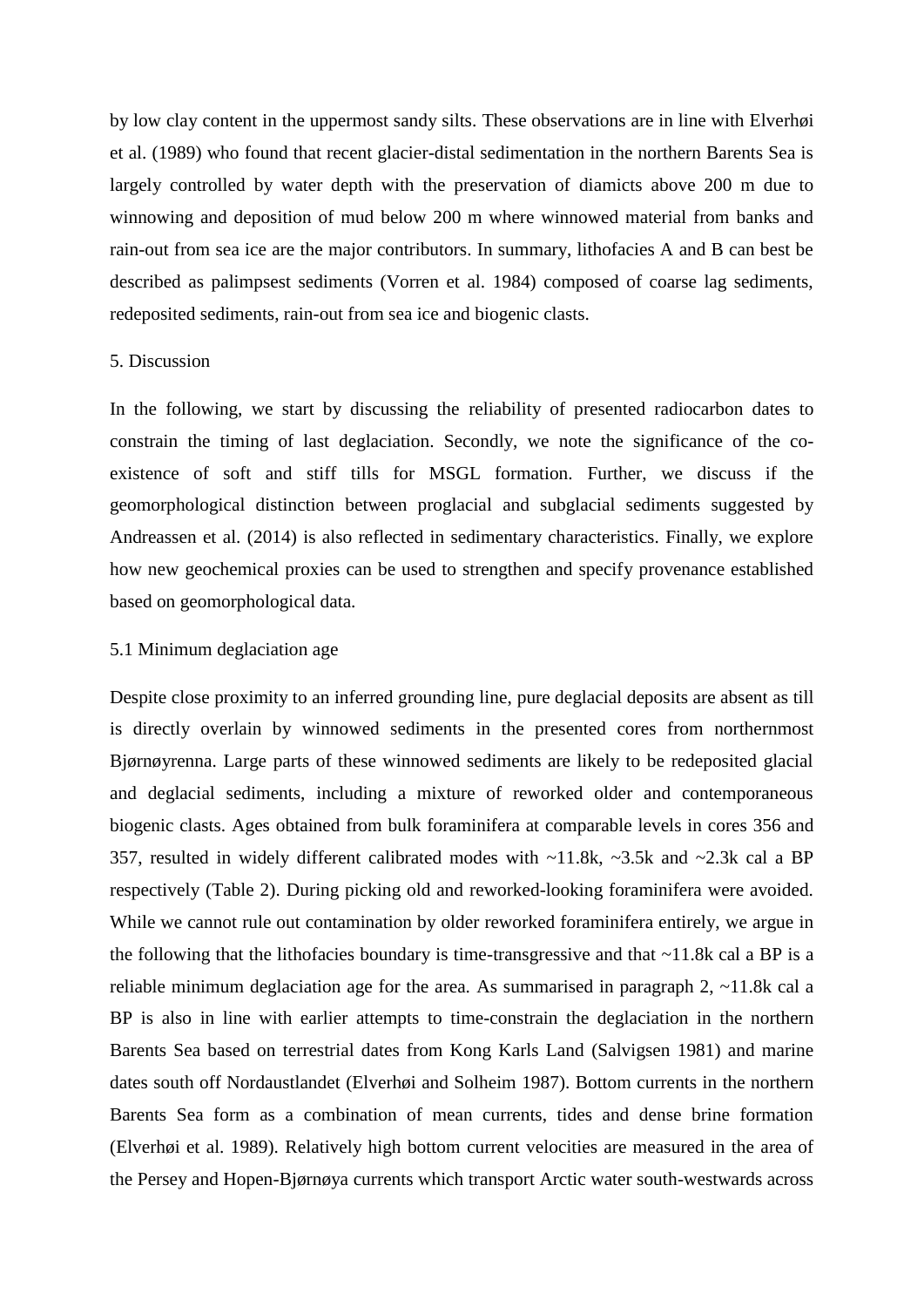the study area towards Spitsbergenbanken (Loeng 1983; Pfirman et al. 2013). The exact position of the Persey Current is likely to have varied during the Holocene in response to migration of the Polar Front which probably had its northernmost position from 9.5k - 7.5k cal a BP and southernmost position from 4.0k - 2.0k cal a BP (Ślubowska-Woldengen et al. 2008). Core 354 which returned the deglaciation age ~11.8k cal a BP is located 24 to 35 km south of the other cores and at slightly deeper water depth. Thus, it may have experienced less erosion, particularly during early Holocene. Additional evidence for the time-transgressive nature of the lithofacies boundaries can be derived from the element geochemistry. Over an interval of 10 cm in the lowermost sandy diamict of core 354 (Fig. 3), aluminium amounts are significantly higher than sulphur amounts. The same signal is condensed to a few cm's in the northern cores 356, 357, 358 and 359 (Figs 3 and 4).

#### 5.2 Sediment composition of mega-scale glacial lineations (MSGLs)

The geomorphological signature of the final stage of a marine-based ice stream has been interpreted to show very rapid flow during a surge-type advance (Andreassen et al. 2014). By studying sediment cores sampling the material that MSGLs are built of, we can gain insights into the mechanisms by which fast flow is initiated and maintained. Based on the recovery of soft traction tills in cores 357 and 358 it is reasonable to suggest that fast flow during the ice stream advance was accommodated by a dilatant deforming till layer (Dowdeswell et al. 2004; Ó Cofaigh et al. 2007). However, core 359, located at the edge of a subdued MSGL, only penetrated 24 cm and the core cutter and catcher recovered very stiff till. There are at least two plausible explanations for the occurrence of soft and stiff tills at two neighbouring sites, which both are characterized by MSGLs and crevasse-squeeze ridges. Firstly, the combination of these particular landforms indicate that the mode of ice flow changed abruptly from fast to stagnant (Sharp 1985), possibly due to a change in the basal thermal regime. In fine-grained till, a negative thermal energy balance may lead to supercooling of pore water and dewatering (Christoffersen and Tulaczyk 2003), which could explain stiff till sampled in core cutter and catcher of core 359. Secondly, the penetration of soft and stiff till in two locations representing the same geomorphological settings is also consistent with increasing evidence for spatially and temporally variable basal drag (Alley 1993). Fast flow can be accommodated in dilatant deforming till as well as through basal sliding over sticky spots; with a transient occurrence of the two end-members in space and time (Piotrowski et al. 2004; King et al. 2009; Larter et al. 2009). It has been shown that MSGLs actively form in areas of dilatant deforming till and undergo significant changes by erosion and deposition on decadal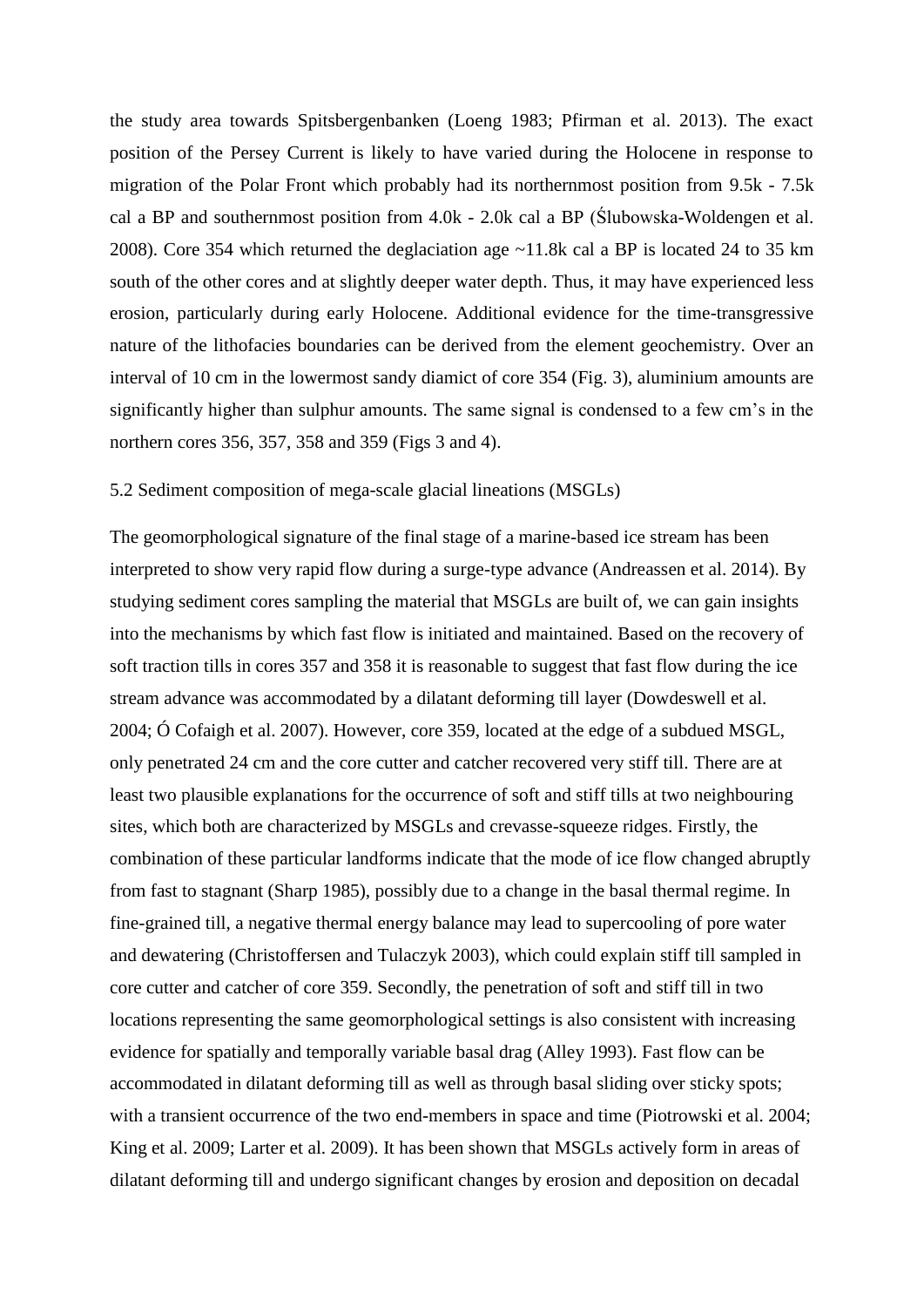timescales (Smith et al. 2007; King et al. 2009). Thus the observation of stiff till at the flank of a less pronounced MSGL (core 359) may imply that till which was once softer and actively deforming into MSGLs, stiffened and became a sticky spot. As sticky spots developed, fast flow was likely accommodated through basal sliding over a thin water film resulting in more subdued MSGLs locally. While we deem the second explanation more likely, further tests are dependent on coring equipment capable of penetrating stiff tills.

#### 5.3 Distinction of proglacial and subglacial sediments

One of the key geomorphological observations from the Upper Bjørnøyrenna landform model (Andreassen et al. 2014) was a clear distinction between subglacial and proglacial landforms. In this study we are interested to test whether this distinction is as clear as previously suggested and whether it is reflected in the sedimentological characters of the sediments forming these landforms. The part of the ATB suggested to be of proglacial origin (Fig. 2a) has in fact a highly variable character across the ice stream margin which has not been explored earlier. Well-defined lobate fans with relatively smooth surfaces, clearly lapping onto downstream seafloor are best developed for the part of the ice front position where core 357 is located (Fig. 2a). Such low-relief lobes may suggest that upon ice stream shut-down, deforming till was extruded from beneath the glacier margin forming glacigenic debris flow lobes locally (Alley et al. 1989; Powell et al. 1996). Furthest to the east in Fig. 2a, the former grounding line and downstream onlap of an assumed proglacial sediment apron are obscured by heavy iceberg ploughing. Moreover, for the central part of the ATB (farthest west in Fig. 2a), subglacial landforms continue faintly across much of what is expected to be the proglacial apron, while the downstream onlap is partly obscured by iceberg ploughing. An ice margin close to flotation may leave such a faint subglacial signature behind. At locations where the ATB is obscured by iceberg ploughmarks, an instant disintegration of the heavily crevassed ice margin is suggested (Jakobsson et al. 2011; Andreassen et al. 2014). Cores 357, 358 and 359 penetrate diamicts that are attributed to the latest ice stream advance and shutdown. Following the model proposed by Andreassen et al. (2014) and as discussed in paragraph 5.2, cores 358 and 359 sample subglacial traction till from an area characterized by MSGL (dilatant till) and crevasse-squeeze ridges (till remoulded into stagnation features). Further, material in core 357 should contain till reworked into glacigenic debris flow lobes of proglacial origin. These assumptions are challenged in this study. Sedimentologically, it is difficult to distinguish glacigenic debris flow deposits from subglacial till, in particular from sediment cores where the overall geometry is not apparent (Laberg and Vorren 2000).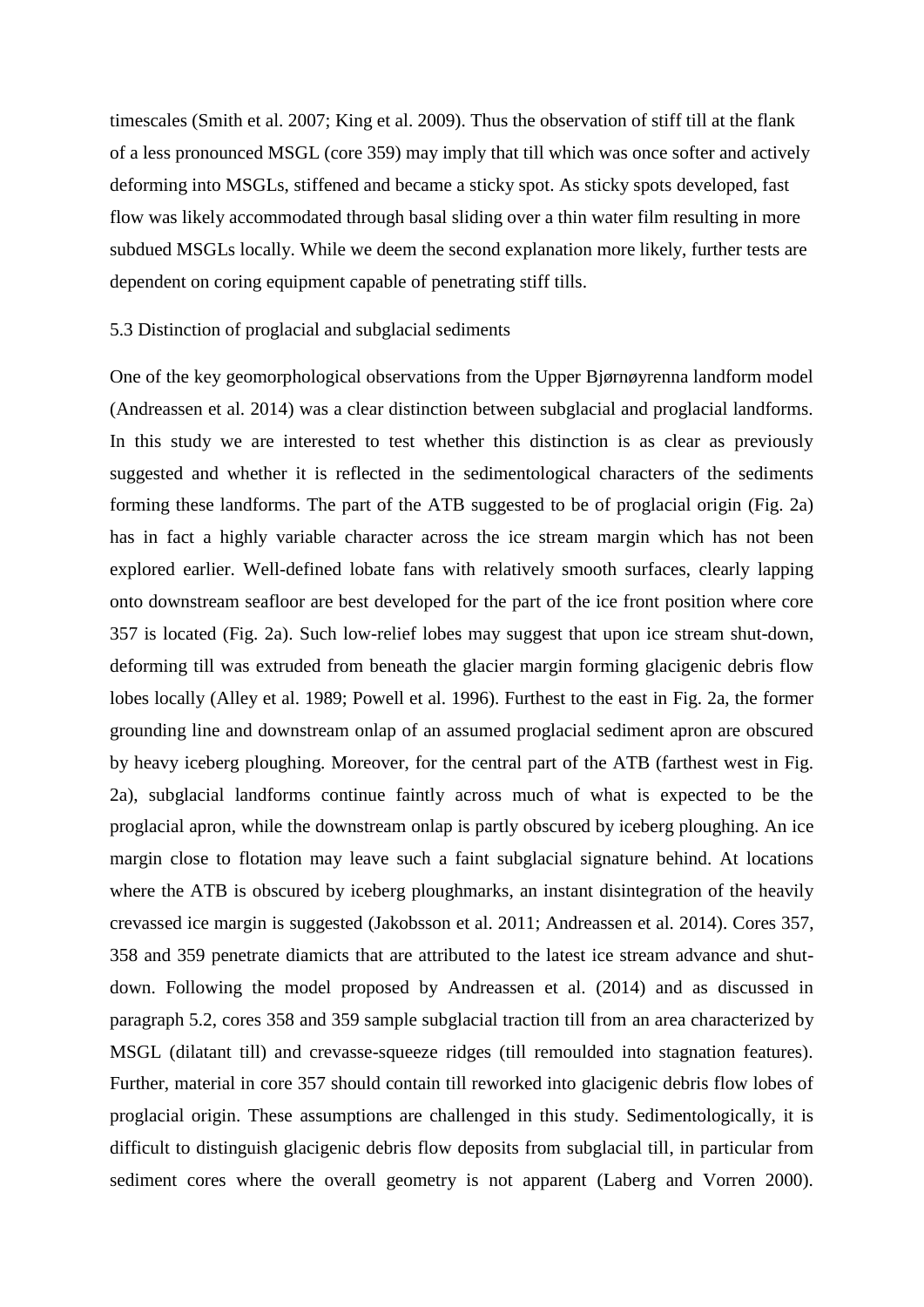However, based on identical lithologies, physical properties and element geochemical signature in the massive diamicts in cores 358 and 357, we conclude that both of them represent tills emplaced during the same ice stream advance and under comparable circumstances. Interestingly, despite of the massive character on the macro-scale, diamicts in cores 358 and 357 seem to exhibit a characteristic vertical composition as reflected by comparable geochemical signals throughout the tills. This may indicate that the ATB was formed through continuous sediment accretion, with higher accretion rates towards MSGL crests in line with latest suggestions by Spagnolo et al. (2016). In our opinion, the apparent resemblance of the geochemical signatures in cores 358 and 357, renders major reworking through sediment failure in glacigenic debris flows, in the latter location unlikely. Based on revisited and new evidence, namely the lateral geomorphological variability of Andreassen et al.'s (2014) apron and presented geochemical results, we suggest to avoid the categories subglacial/ proglacial entirely. Rather, the frontal ATB represents the imprint of a transient grounding zone where grounding line proximal subglacial traction tills were deposited during the final phases of ice stream shut-down.

#### 5.4 Element geochemistry as proxy for provenance studies in the Barents Sea

In the following, we test the applicability of element geochemistry in narrowing down provenance areas for two different ice flow events. Geomorphological studies (Andreassen et al. 2014; Bjarnadóttir et al. 2014) suggest that an ice advance from the NNE emplaced the streamlined ridges sampled by core 354 during LGM or early deglaciation, while the younger ice stream advance from the NNW is recorded in cores 358 and 357 (Figs 2a and 6). Till in core 354 differs from the almost indistinguishable till intervals in cores 357 and 358 with regard to lithology of the matrix and element geochemistry (Table 4, Figs 3 and 4). The average sand content in the till matrix in cores 357 and 358 exceeds 30 %, whereas it remains below 25 % in core 354 (Table 4). More importantly for the provenance study, the till in core 354 has a unique geochemical signature, which differs significantly from those in cores 357 and 358. In summary, the till in core 354 has significantly lower calcium and titanium amounts accompanied by higher sulphur and iron amounts (Table 4). In most studies, lower values of Fe/Ca (or higher values of Ca/Fe) ratios are used as an indicators of the relative importance of biogenic carbonate production over terrigenous sources (e.g. Croudace et al. 2006). However, in the tills of all the studied cores, ratio values are lower than in overlying palimpsest sediments (i.e. amounts of calcium are relatively higher). Low Fe/Ca ratio may indicate terrigenous rather than biogenic Ca-sources in areas where carbonate rocks dominate;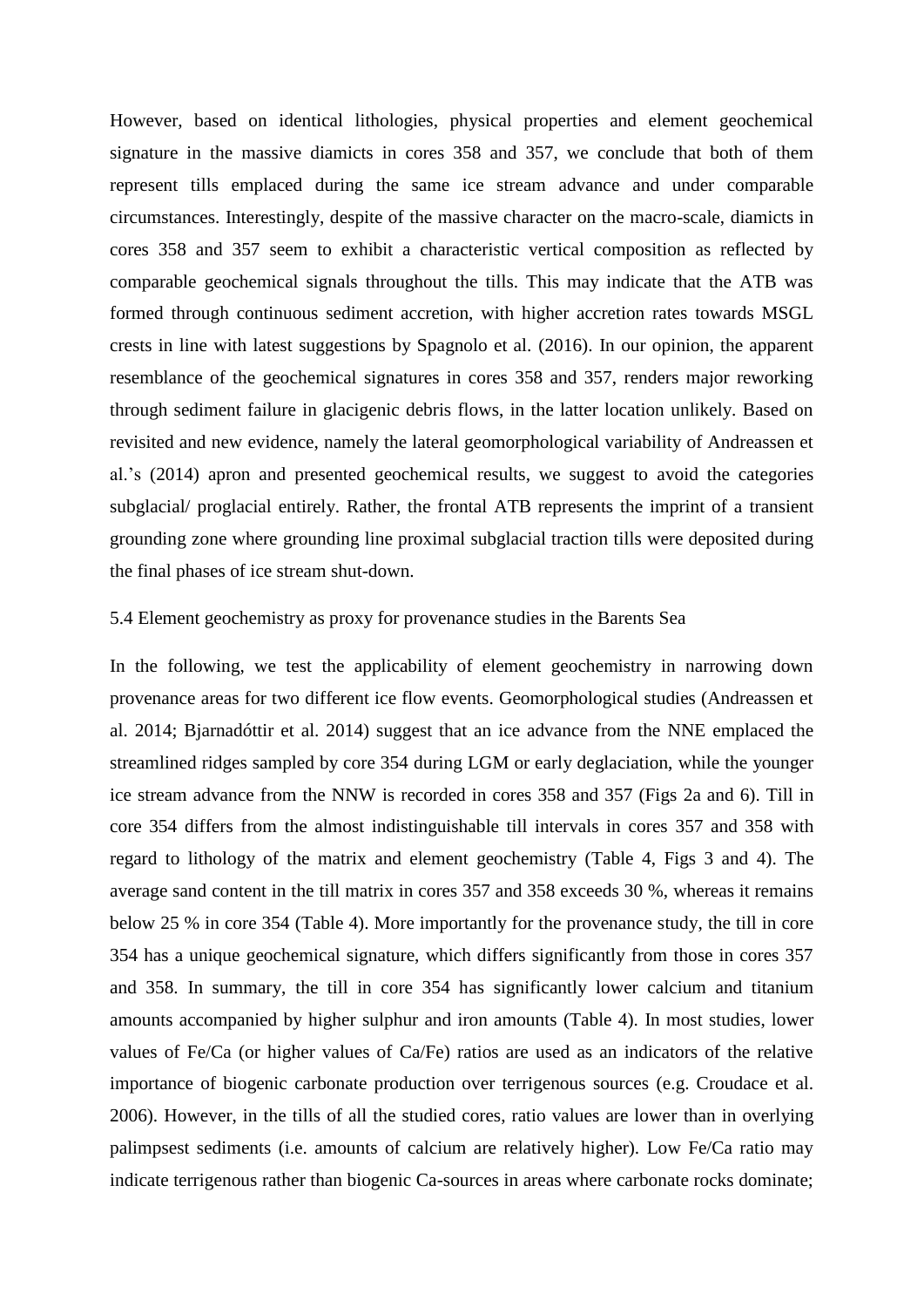illustrating that also established ratios have to be adjusted to local conditions. Another argument in favour of using ratios over the sum of the most abundant elements, is that they can be interpreted as quasi-concentration. On the contrary, it is not apparent whether a change in a simple ratio, based on two elements, is due to the increase of the numerator or decrease of the denominator.

Cenozoic to Mesozoic sedimentary bedrock dominates the Barents Sea (Sigmond 1992). Early Cretaceous clastic sedimentary bedrock and several windows of Late Jurassic-Early Cretaceous clastic sedimentary bedrock (with layers of limestone and coal) occur in both upstream directions (NNW and NNE; Fig. 6). While Cretaceous limestones are potential sources for observed higher calcium amounts in the tills of cores 358 and 357, it is suggested that both elevated calcium and titanium amounts from the latest advance are better explained by sediment supply from more distal sources. Limestone of Carboniferous-Permian age, exposed on Nordaustlandet and subcropping offshore, is suggested to be the source of particularly carbonate-rich sediments between Nordaustlandet and Kong Karls Land (Elverhøi et al. 1989). High titanium amounts in the tills emplaced during the late deglaciation (cores 357 and 358; Figs 3, 4 and 6) may reflect an influence of subcropping Triassic-Early Cretaceous diabase around Kong Karls Land. The source area for the till deposited during LGM/ early deglaciation ice flow (core 354) is dominated by clastic sedimentary bedrock with importance of sandstone and coal which results in relatively higher amounts of iron and sulphur (Figs 3 and 6). The provenance established here based on element geochemistry supports earlier arguments based on geomorphology alone (Andreassen et al. 2014; Bjarnadóttir et al. 2014), suggesting that the LGM ice dome over Storbanken and Kong Karls Land (Bondevik et al. 1995; Ottesen et al. 2005; Figs 1 and 6) was responsible for flow from the NNE. Thinning of the BSIS towards late deglaciation caused ice dome migration and establishment of several smaller, short-lived ice divides (Fig. 1). The ice divide between Nordaustlandet and Kong Karls Land (Salvigsen et al. 1995; Figs 1 and 6) is the most likely source area for the latest ice stream advance from NNW. The agreement between geomorphology and element geochemistry in pinpointing provenance areas, shows that the approach of using single elements over the sum of most abundant elements may be more straight forward in areas where element geochemistry, clay mineralogy and heavy mineral analyses are not well established.

## 6. Conclusions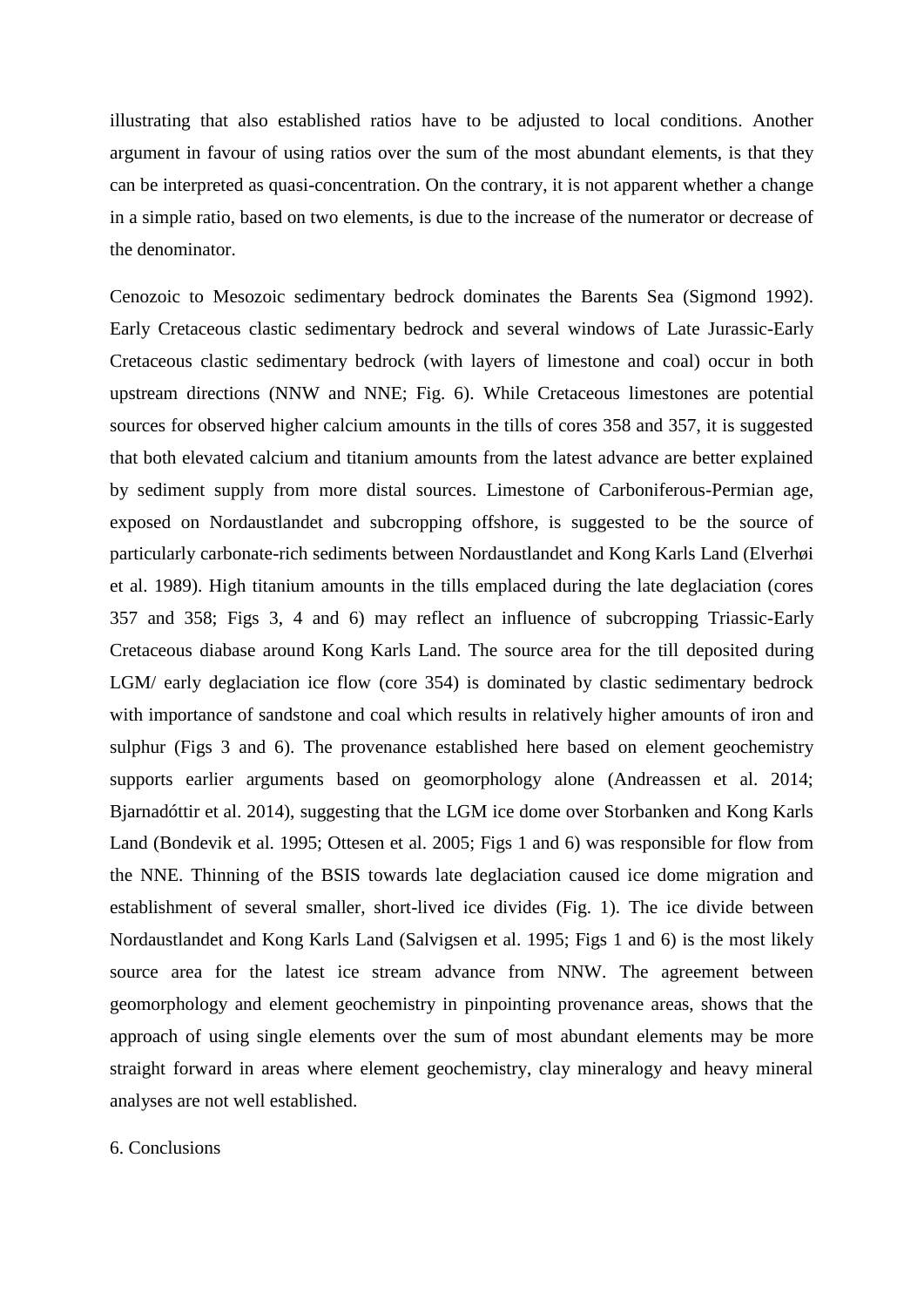New sedimentological data from a complex and well-preserved ice stream landsystem in upper Bjørnøyrenna, northern Barents Sea suggest the following:

- Uppermost Bjørnøyrenna was deglaciated prior to ~11.3k 12.0k cal a BP.
- The recovery of soft traction till and very stiff till from two adjacent MSGLs, give support to the idea that MSGLs primarily form in soft dilatant till. Fast flow accommodated in a thin water-film over stiff till has possibly resulted in more subdued MSGLs.
- Based on geomorphology the proglacial and subglacial part of the ATB can be distinguished. However, tills from different parts of this sediment accumulation have identical lithological, geotechnical and geochemical characteristics, illustrating the transient nature of the grounding zone.
- Provenance based on element geochemistry strengthen earlier geomorphological studies suggesting the disintegration of the major LGM ice dome over Storbanken and Kong Karls Land and the establishment of a minor ice divide between Nordaustlandet and Kong Karls Land during late deglaciation. The approach of using single elements over the sum of most abundant elements might be of interest for other studies presenting element geochemistry.

# Acknowledgments.

We thank the captain and crew of R/V Jan Mayen (now R/V Helmer Hanssen) as well as chief engineer Steinar Iversen for his help in collecting and processing the data. This work was partly supported by the Research Council of Norway through its Centres of Excellence funding scheme, project number 223259, "Arctic Gas Hydrate, Environment and Climate (CAGE)". The contribution by MF was funded by Det norske oljeselskap ASA. HiSF bachelor students Aslak Bjøygard, Tove Knutsen, Are Hoff, Øyvind Hole, Monica Hultiin and Brit Vatne are thanked for their contributions to the grain size analyses. We would like to thank two anonymous reviewers for their thorough work and constructive comments.

### Abbreviations.

ATB, acoustically transparent sediment body; BSIS, Barents Sea Ice Sheet; MSGL, megascale glacial lineations; NNE, north north-east; NNW, north north-west; TMF, Trough Mouth Fan.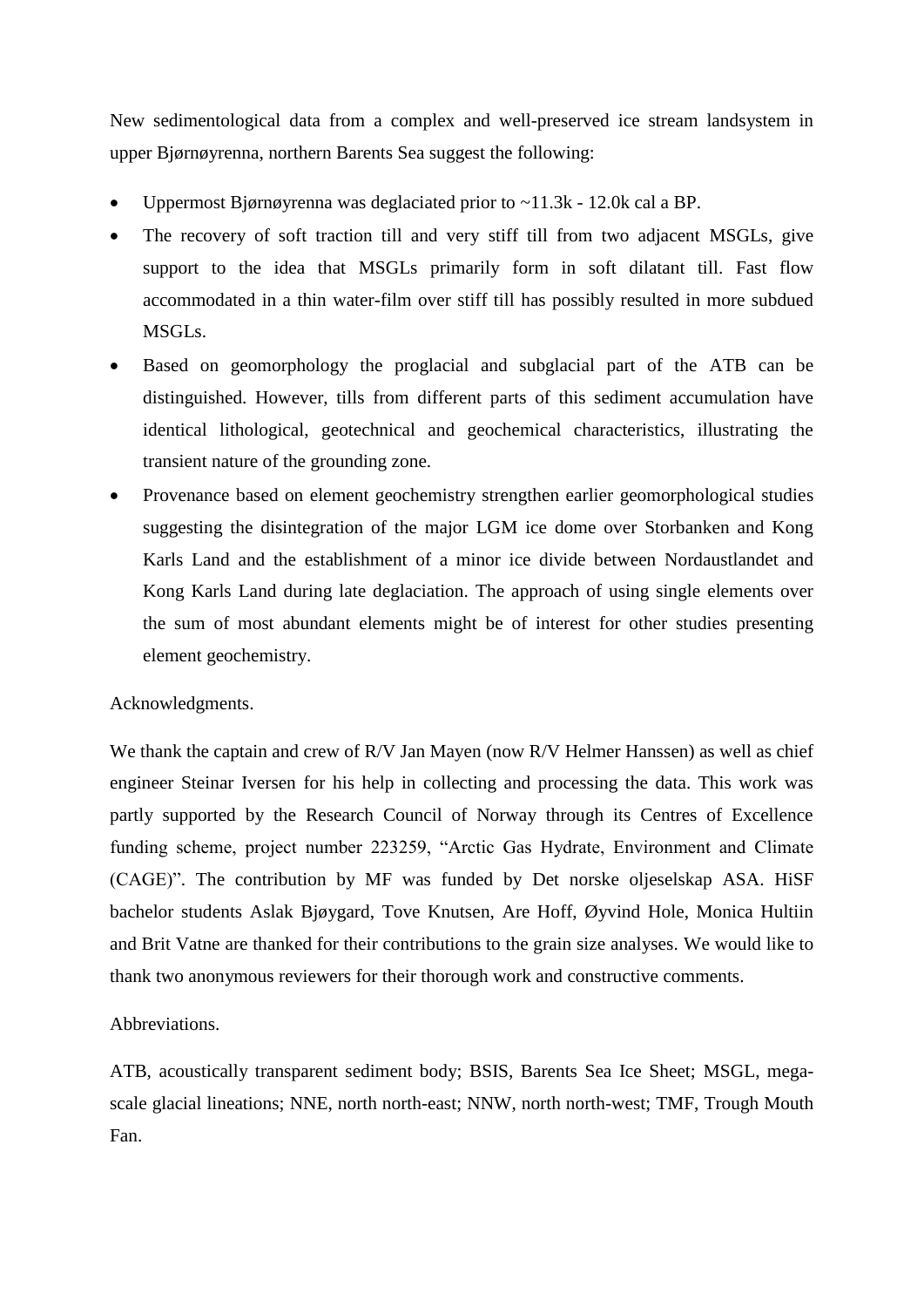## **References**

Alley RB (1993) In search of ice-stream sticky spots. *Journal of Glaciology*, **39**,447-454.

- Alley RB, Blankenship DD, Rooney ST & Bentley CR (1989) Sedimentation beneath ice shelves - the view from ice stream B. *Marine Geology*, **85**,101-120.
- Anandakrishnan S, Alley RB, Jacobel RW & Conway H (2001) The flow regime of Ice Stream C and hypotheses concerning its recent stagnation. In: *The West Antarctic Ice Sheet: Behavior and Environment* (eds Alley RB & Bindschadler RA), American Geophysical Union, Antarctic Research Series, vol. 77, 283-294.
- Andreassen K, Laberg JS & Vorren TO (2008) Seafloor geomorphology of the SW Barents Sea and its glaci-dynamic implications. *Geomorphology*, **97**,157-177.
- Andreassen K, Winsborrow MCM, Bjarnadóttir LR & Rüther DC (2014) Ice stream retreat dynamics inferred from an assemblage of landforms in the northern Barents Sea. *Quaternary Science Reviews*, **92**,246-257.
- Bjarnadóttir LR, Winsborrow MCM & Andreassen K (2014) Deglaciation of the central Barents Sea. *Quaternary Science Reviews*, **92**,208-226.
- Bondevik S, Mangerud J, Ronnert L & Salvigsen O (1995) *Postglacial sea-level history of Edgeøya and Barentsøya, eastern Svalbard*.
- Catania GA, Scambos TA, Conway H & Raymond CF (2006) Sequential stagnation of Kamb Ice Stream, West Antarctica. *Geophys. Res. Lett.*, **33**,L14502.
- Christoffersen P & Tulaczyk S (2003) Signature of palaeo-ice-stream stagnation: till consolidation iduced by basal freeze-on. *Boreas*, **32**,114-129.
- Croudace IW, Rindby A & Rothwell RG (2006) ITRAX: description and evaluation of a new multi-function X-ray core scanner. *Geological Society, London, Special Publications*, **267**,51-63.
- Dowdeswell JA, Cofaigh CÓ & Pudsey CJ (2004) Thickness and extent of the subglacial till layer beneath an Antarctic paleo-ice stream. *Geology*, **32**,13-16.
- Dowdeswell JA, Hogan KA, Evans J, Noormets R, Ó Cofaigh C & Ottesen D (2010) Past icesheet flow east of Svalbard inferred from streamlined subglacial landforms. *Geology*, **38**,163-166.
- Dowdeswell JA, Ottesen D, Evans J, Ó Cofaigh C & Anderson JB (2008) Submarine glacial landforms and rates of ice-stream collapse. *Geology*, **36**,819-822.
- Dowdeswell JA, Ottesen D & Rise L (2006) Flow switching and large-scale deposition by ice streams draining former ice sheets. *Geology*, **34**,313-316.
- Elverhøi A, Liestøl O & Nagy J (1980) Glacial erosion, sedimentation and microfauna in the inner part of Kongsfjorden, Spitsbergen. *Norsk Polarinstitutt Tidskrift*, **172**,33-61.
- Elverhøi A, Pfirman SL, Solheim A & Larssen BB (1989) Glaciomarine sedimentation in epicontinental seas exemplified by the northern Barents Sea. *Marine Geology*, **85**,225- 250.
- Elverhøi A & Solheim A (1987) Late Weichselian glaciation of the northern Barents Sea a discussion. *Polar Research*, **5**,285-287.
- Evans DJA, Phillips ER, Hiemstra JF & Auton CA (2006) Subglacial till: Formation, sedimentary characteristics and classification. *Earth-Science Reviews*, **78**,115-176.
- Evans DJA & Rea BR (1999) Geomorphology and sedimentology of surging glaciers: a landsystems approach. *Annals of Glaciology*, **28**,75-82.
- Forman SL & Polyak L (1997) Radiocarbon content of pre-bomb marine mollusks and variations in the <sup>14</sup>C Reservoir age for coastal areas of the Barents and Kara Seas, Russia. *Geophysical Research Letters*, **24**,885-888.
- Friedman GM & Sanders JE (1978) *Principles of Sedimentology*. New York, John Wiley & Son.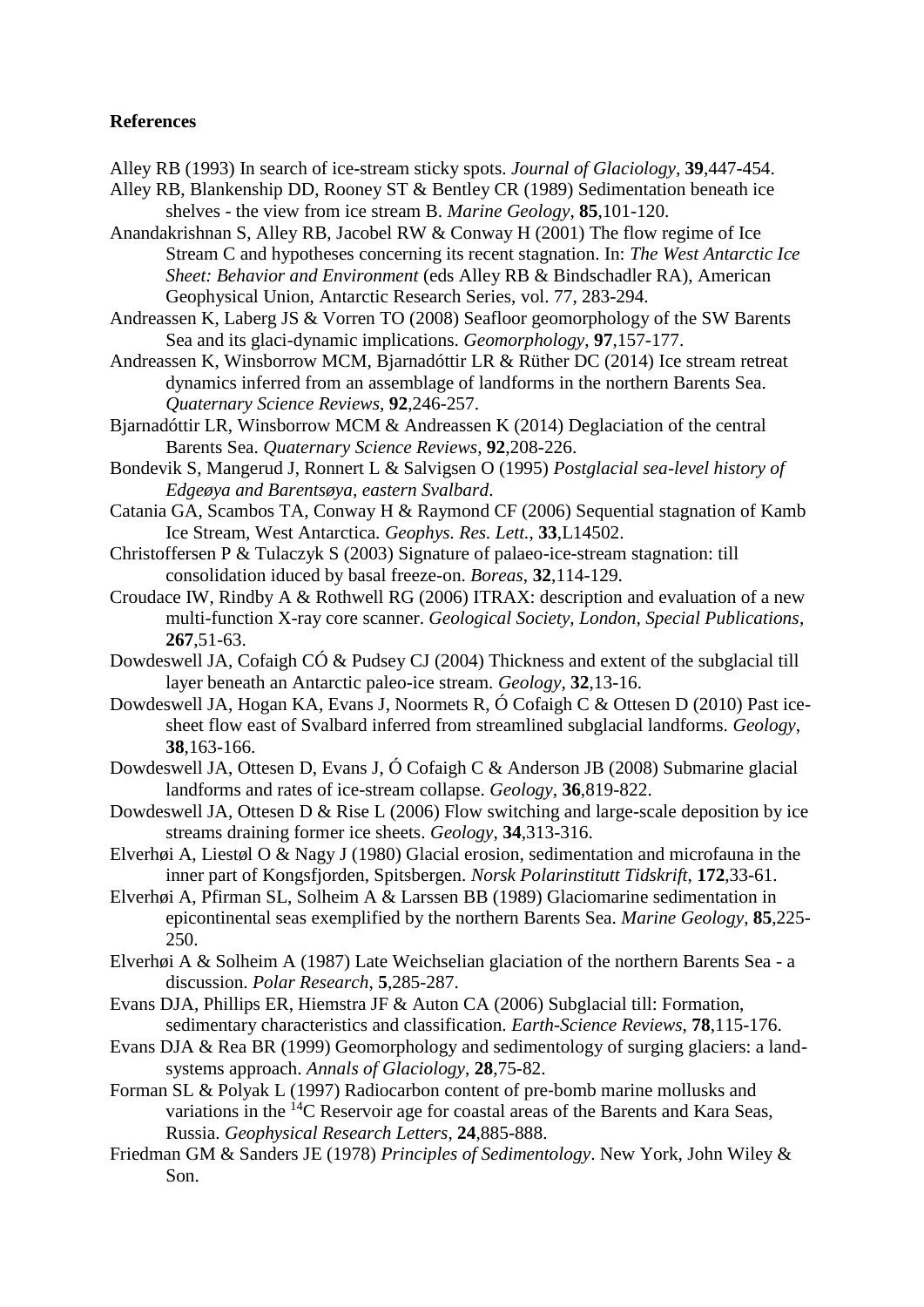- Grobe H (1987) A simple method for the determination of ice-rafted debris in sediment cores. *Polarforschung*, **57**,123-126.
- Hansbo S (1957) *A new approach to the determination of the shear strength of clay by the fall-cone test*. Stockholm, Royal Swedish geotechnical Institute.
- Hogan KA, Dowdeswell JA, Noormets R, Evans J & Ó Cofaigh C (2010) Evidence for fullglacial flow and retreat of the Late Weichselian Ice Sheet from the waters around Kong Karls Land, eastern Svalbard. *Quaternary Science Reviews*, **29**,3563-3582.
- Hulbe C & Fahnestock M (2007) Century-scale discharge stagnation and reactivation of the Ross ice streams, West Antarctica. *Journal of geophysical research*, **112**.
- Jakobsson M, Anderson JB, Nitsche FO, Dowdeswell JA, Gyllencreutz R, Kirchner N, Mohammad R, O'Regan M, Alley RB, Anandakrishnan S, Eriksson B, Kirshner A, Fernandez R, Stolldorf T, Minzoni R & Majewski W (2011) Geological record of ice shelf break-up and grounding line retreat, Pine Island Bay, West Antarctica. *Geology*, **39**,691-694.
- Jakobsson M, Mayer L, Coakley B, Dowdeswell JA, Forbes S, Fridman B, Hodnesdal H, Noormets R, Pedersen R, Rebesco M, Schenke HW, Zarayskaya Y, Accettella D, Armstrong A, Anderson RM, Bienhoff P, Camerlenghi A, Church I, Edwards M, Gardner JV, Hall JK, Hell B, Hestvik O, Kristoffersen Y, Marcussen C, Mohammad R, Mosher D, Nghiem SV, Pedrosa MT, Travaglini PG & Weatherall P (2012) The International Bathymetric Chart of the Arctic Ocean (IBCAO) Version 3.0. *Geophysical Research Letters*, **39**,L12609.
- Joughin I, Tulaczyk S, MacAyeal DR & Engelhardt H (2004) Melting and freezing beneath the Ross ice streams, Antarctica. *Journal of Glaciology*, **50**,96-108.
- King EC, Hindmarsh RCA & Stokes CR (2009) Formation of mega-scale glacial lineations observed beneath a West Antarctic ice stream. *Nature Geoscience*, **2**,585-588.
- Koç N, Klitgaard-Kristensen D, Hasle K, Forsberg CF & Solheim A (2002) Late glacial palaeoceanography of Hinlopen Strait, northern Svalbard. *Polar Research*, **21**,307- 314.
- Laberg JS & Vorren TO (2000) Flow behaviour of the submarine glacigenic debris flows on the Bear Island Trough Mouth Fan, western Barents Sea. *Sedimentology*, **47**,1105- 1117.
- Larter RD, Graham AGC, Gohl K, Kuhn G, Hillenbrand C-D, Smith JA, Deen TJ, Livermore RA & Schenke H-W (2009) Subglacial bedforms reveal complex basal regime in a zone of paleo–ice stream convergence, Amundsen Sea embayment, West Antarctica. *Geology*, **37**,411-414.
- Loeng H (1983) Strømmålinger i tidsrommet 1979–1982 i de sentrale deter av Barentshavet. In: *Environmental Conditions in the Barents Sea and Near Jan Mayen* (ed. Eide LI) Bergen, Institute of Marine Research.
- Mangerud J, Bondevik S, Gulliksen S, Hufthammer AK & Høisæter T (2006) Marine <sup>14</sup>C reservoir ages for 19th century whales and molluscs from the North Atlantic. *Quaternary Science Reviews*, **25**,3228-3245.
- Ó Cofaigh C, Dowdeswell JA, Allen CS, Hiemstra JF, Pudsey CJ, Evans J & J.A. Evans D (2005) Flow dynamics and till genesis associated with a marine-based Antarctic palaeo-ice stream. *Quaternary Science Reviews*, **24**,709-740.
- Ó Cofaigh C, Evans J, Dowdeswell JA & Larter RD (2007) Till characteristics, genesis and transport beneath Antarctic paleo-ice streams. *Journal of geophysical research*, **112**,F03006.
- Ottesen D & Dowdeswell JA (2006) Assemblages of submarine landforms produced by tidewater glaciers in Svalbard. *Journal of geophysical research*, **111**,F01016.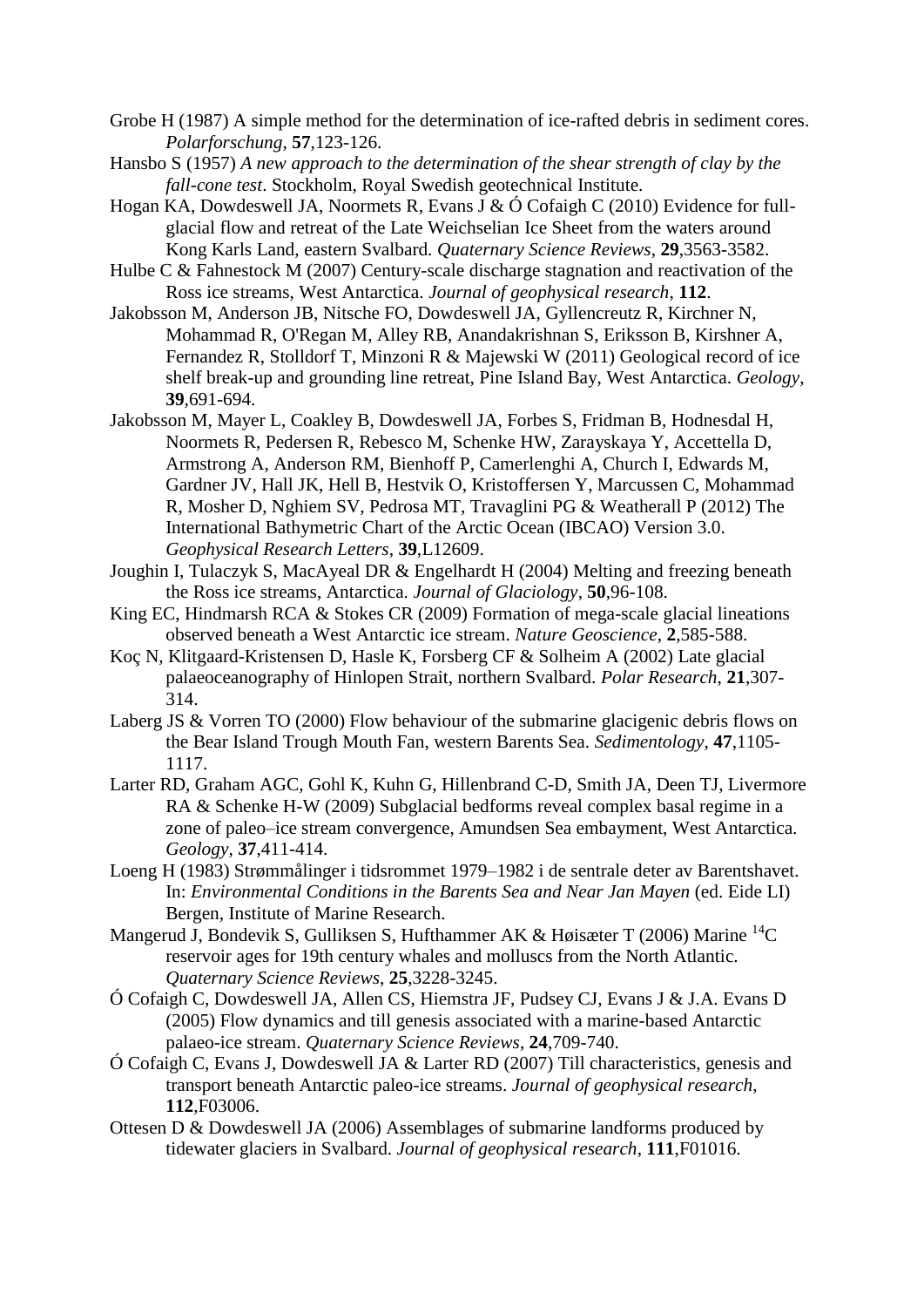- Ottesen D, Dowdeswell JA & Rise L (2005) Submarine landforms and the reconstruction of fast-flowing ice streams within a large Quaternary ice sheet: the 2,500km-long Norwegian-Svalbard margin (57° to 80°N). *Geological Society of America Bulletin*, **117**,1033-1050.
- Ottesen D, Stokes CR, Rise L & Olsen L (2008) Ice-sheet dynamics and ice streaming along the coastal parts of northern Norway. *Quaternary Science Reviews*, **27**,922-940.
- Pfirman SL, Bauch D & Gammelsrød T (2013) The Northern Barents Sea: Water Mass Distribution and Modification. In: *The Polar Oceans and Their Role in Shaping the Global Environment*, American Geophysical Union, 77-94.
- Piotrowski JA, Larsen NK & Junge FW (2004) Reflections on soft subglacial beds as a mosaic of deforming and stable spots. *Quaternary Science Reviews*, **23**,993-1000.
- Powell RD (1984) Glacimarine processes and inductive lithofacies modelling of ice shelf and tidewater glacier sediments based on Quaternary examples. *Marine Geology*, **57**,1-52.
- Powell RD, Dawber M, McInnes JN & Pyne AR (1996) Observations of the grounding-line area at a floating glacier terminus. *Annals of Glaciology*, **22**,217-223.
- Reimer PJ, Baillie MGL, Bard E, Bayliss A, Beck JW, Blackwell PG, Ramsey CB, Buck CE, Burr GS, Edwards RL, Friedrich M, Grootes PM, Guilderson TP, Hajdas I, Heaton TJ, Hogg AG, Hughen KA, Kaiser KF, Kromer B, McCormac FG, Manning SW, Reimer RW, Richards DA, Southon JR, Talamo S, Turney CSM, van der Plicht J & Weyhenmeyer CE (2009) IntCal09 and Marine09 radiocarbon age calibration curves, 0-50,000 years cal BP. *Radiocarbon*, **51**,1111-1150.
- Reinardy BTI, Hiemstra JF, Murray T, Hillenbrand C-D & Larter RD (2011) Till genesis at the bed of an Antarctic Peninsula palaeo-ice stream as indicated by micromorphological analysis. *Boreas*,no-no.
- Richter TO, Van der Gaast S, Koster B, Vaars A, Gieles R, de Stigter HC, De Haas H & van Weering TCE (2006) The Avaatech XRF Core Scanner: technical description and applications to NE Atlantic sediments. *Geological Society, London, Special Publications*, **267**,39-50.
- Rüther DC, Mattingsdal R, Andreassen K, Forwick M & Husum K (2011) Seismic architecture and sedimentology of a major grounding zone system deposited by the Bjørnøyrenna Ice Stream during Late Weichselian deglaciation. *Quaternary Science Reviews*, **30**,2776-2792.
- Salvigsen O (1981) Radiocarbon Dated Raised Beaches in Kong Karls Land, Svalbard, and Their Consequences for the Glacial History of the Barents Sea Area. *Geografiska Annaler. Series A, Physical Geography*, **63**,283-291.
- Salvigsen O, Adrielsson L, Hjort C, Kelly M, Landvik JY & Ronnert L (1995) Dynamics of the last glaciation in eastern Svalbard as inferred from glacier-movement indicators. *Polar Research*, **14**,141-152.
- Sharp MJ (1985) 'Crevasse-fill' ridges: a landform type characteristic of surging glaciers? *Geografiska Annaler*, **67A**,213-220.
- Sigmond EMO (1992) Berggrunnskart, Norge med havområder. Målestokk 1:3 millioner. In, Norges geologiske undersøkelse.
- Ślubowska-Woldengen M, Koç N, Rasmussen TL, Klitgaard-Kristensen D, Hald M & Jennings AE (2008) Time-slice reconstructions of ocean circulation changes on the continental shelf in the Nordic and Barents Seas during the last 16,000 cal yr B.P. *Quaternary Science Reviews*, **27**,1476-1492.
- Smith AM, Murray T, Nicholls KW, Makinson K, Ađalgeirsdóttir G, Behar AE & Vaughan DG (2007) Rapid erosion, drumlin formation, and changing hydrology beneath an Antarctic ice stream. *Geology*, **35**,127-130.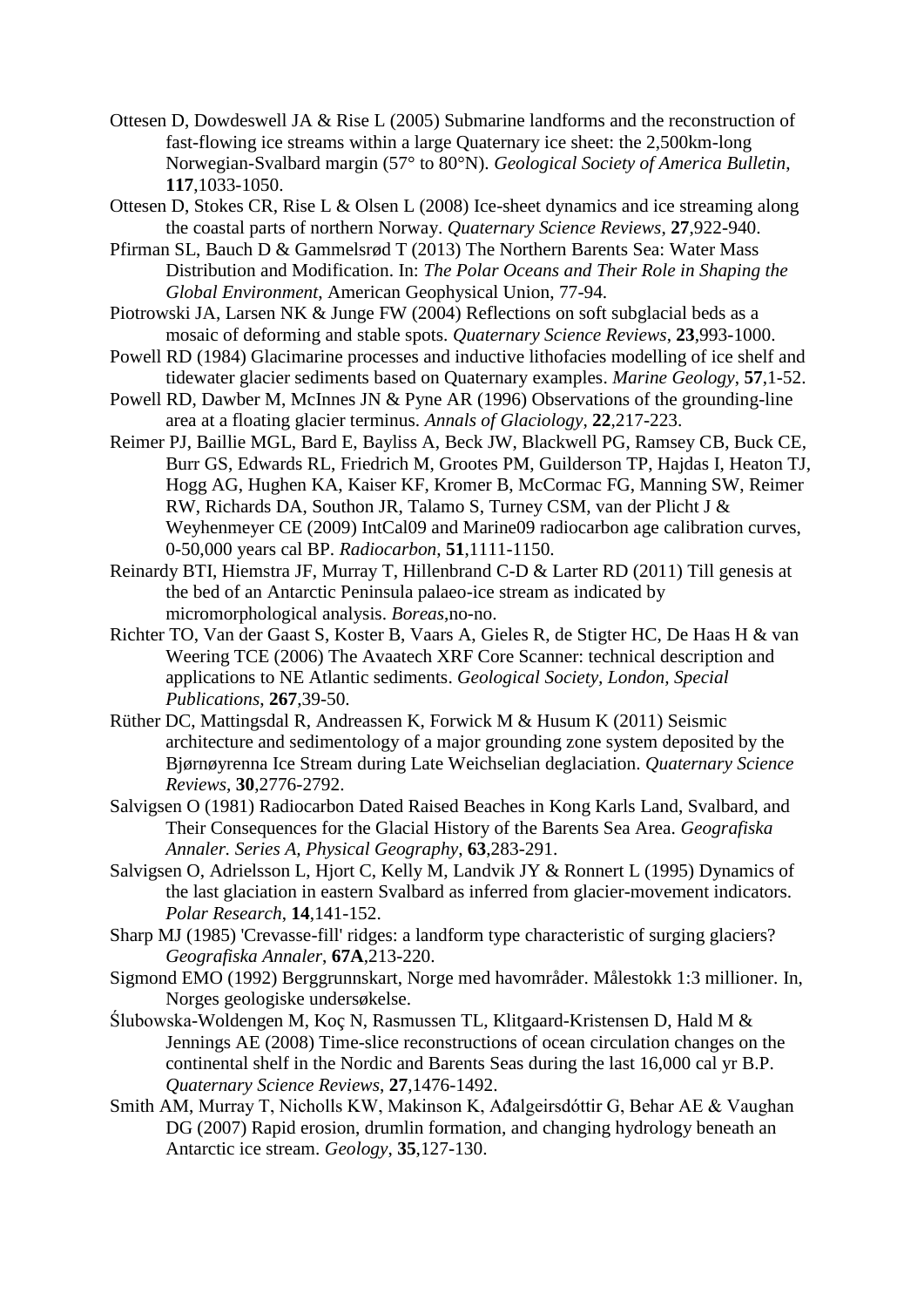- Solheim A, Russwurm L, Elverhøi A & Berg MN (1990) Glacial geomorphic features in the northern Barents Sea: direct evidence for grounded ice and implications for the pattern of deglaciation and late glacial sedimentation. *Geological Society, London, Special Publications*, **53**,253-268.
- Spagnolo M, Phillips E, Piotrowski JA, Rea BR, Clark CD, Stokes CR, Carr SJ, Ely JC, Ribolini A, Wysota W & Szuman I (2016) Ice stream motion facilitated by a shallowdeforming and accreting bed. *Nature Communications*, **7**.
- Stokes CR & Clark CD (1999) Geomorphological criteria for identifying Pleistocene ice streams. *Annals of Glaciology*, **28**,67-74.
- Stuiver M & Reimer PJ (1993) Extended <sup>14</sup>C database and revised CALIB radiocarbon calibration program. *Radiocarbon*, **35**,215-230.
- Svendsen JI, Gataullin V, Mangerud J & Polyak L (2004) The glacial History of the Barents and Kara Sea Region. In: *Developments in Quaternary Science* (eds Ehlers J & Gibbard PL), Elsevier, **Volume 2, Part 1**, 369-378.
- Tjallingii R, Röhl U, Kölling M & Bickert T (2007) Influence of the water content on X-ray fluorescence core-scanning measurements in soft marine sediments. *Geochemistry, Geophysics, Geosystems*, **8**,Q02004.
- Tulaczyk S, Kamb B, Scherer RP & Engelhardt HF (1998) Sedimentary processes at the base of a West Antarctic ice stream: constraints from textural and compositional properties of subglacial debris. *Journal of Sedimentary Research*, **68**.
- van der Veen CJ (1998) Fracture mechanics approach to penetration of bottom crevasses on glaciers. *Cold Regions Science and Technology*, **27**,213-223.
- Vinje TE (1985) Drift, composition, morphology and distribution of the sea ice fiels in the Barents Sea. *Norsk Polarinstitutt Skrifter*, **179**,26.
- Vorren TO, Hald M, Edvardsen M & Lind-Hansen OW (1983) Glacigenic sediments and sedimentary environments on continental shelves. In: *Glacial deposits in North-West Europe* (ed. Ehlers J) Rotterdam, A.A.Balkema, 61-73.
- Vorren TO, Hald M & Thomsen E (1984) Quaternary sediments and environments on the continental shelf off northern Norway. *Marine Geology*, **57**,229-257.
- Vorren TO & Laberg JS (1997) Trough mouth fans palaeoclimate and ice-sheet monitors. *Quaternary Science Reviews*, **16**,865-881.
- Weber ME, Niessen F, Kuhn G & Wiedicke M (1997) Calibration and application of marine sedimentary physical properties using a multi-sensor core logger. *Marine Geology*, **136**,151-172.
- Weltje GJ & Tjallingii R (2008) Calibration of XRF core scanners for quantitative geochemical logging of sediment cores: Theory and application. *Earth and Planetary Science Letters*, **274**,423-438.
- Wentworth CK (1922) A Scale of Grade and Class Terms for Clastic Sediments. *The Journal of Geology*, **30**,377-392.
- Winsborrow MCM, Andreassen K, Corner GD & Laberg JS (2010) Deglaciation of a marinebased ice sheet: Late Weichselian palaeo-ice dynamics and retreat in the southern Barents Sea reconstructed from onshore and offshore glacial geomorphology. *Quaternary Science Reviews*, **29**,424-442.
- Winsborrow MCM, Stokes CR & Andreassen K (2012) Ice-stream flow switching during deglaciation of the southwestern Barents Sea. *Geological Society of America Bulletin*, **124**,275-290.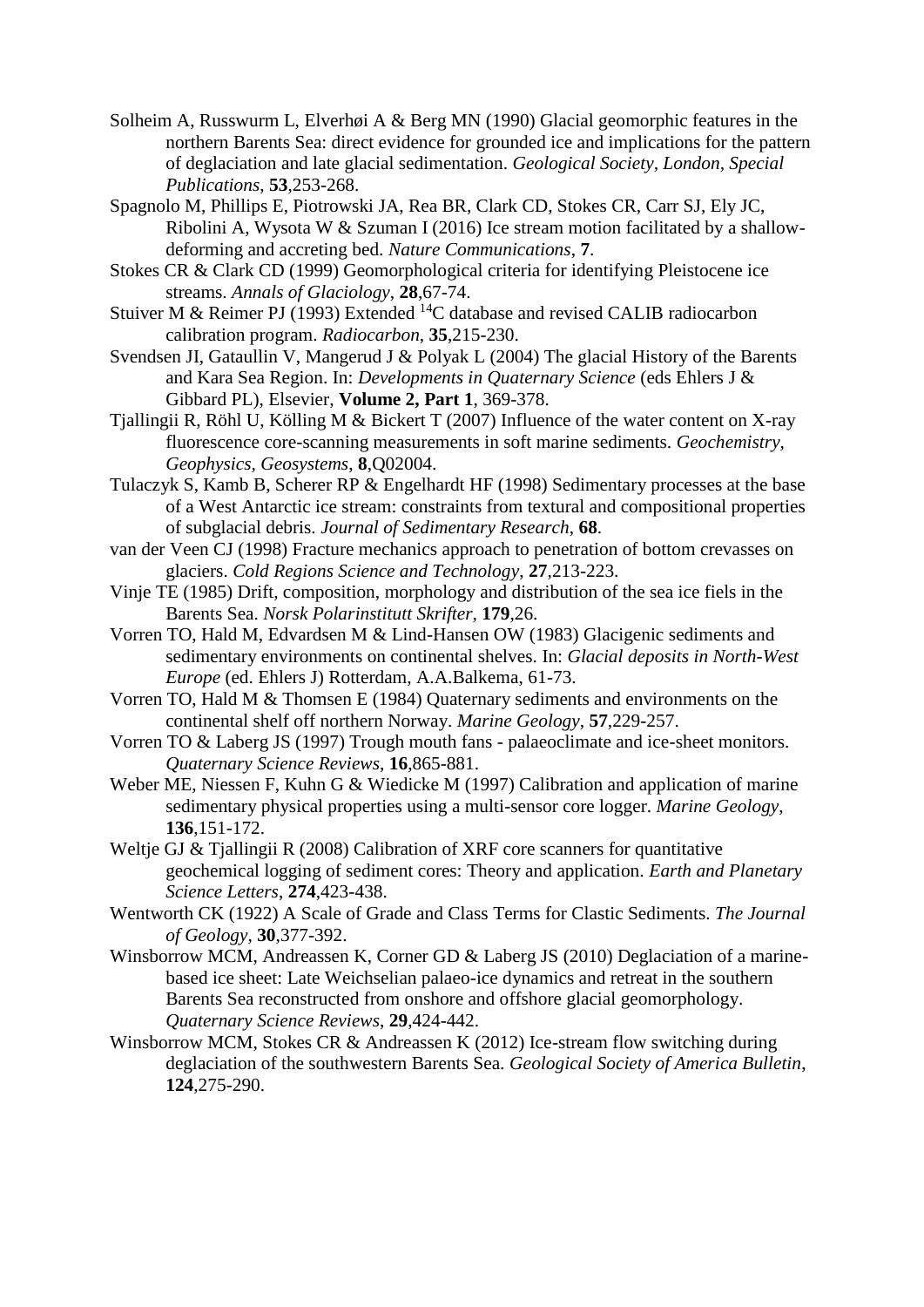#### **Figure captions**

Figure 1. Summary of the glacial and deglacial history and indication of study area.

**Figure 2.** Location of the studied sediment gravity cores in uppermost Bjørnøyrenna, western Barents Sea. (a) Swath-bathymetry showing the published surge landform assemblage (Andreassen et al. 2014) together with the location of cores used in this study. (b) Detailed swath-bathymetry and bathymetric profile across mega-scale glacial lineations and crevassesqueeze ridges. (c) Acoustic chirp profile across the acoustically transparent sediment body.

Figure 3. Lithology, granulometry, physical properties and qualitative element geochemistry for cores 358, 359, 356 and 354.

Figure 4. Lithology, granulometry, physical properties and qualitative element geochemistry for core 357. See Fig. 3 for key to the lithofacies.

**Figure 5.** Radiographs and photographs for three selected core intervals (a-c). Same colour coding of lithofacies A-C as in Figs 3 and 4.

Figure 6. Subcropping bedrock for upstream source areas for ice flow during LGM and early deglaciation as well as ice advance during late deglaciation. Semi-transparent bedrock information (Sigmond 1992) overlies dark land areas and bathymetry with white 100 m contour lines.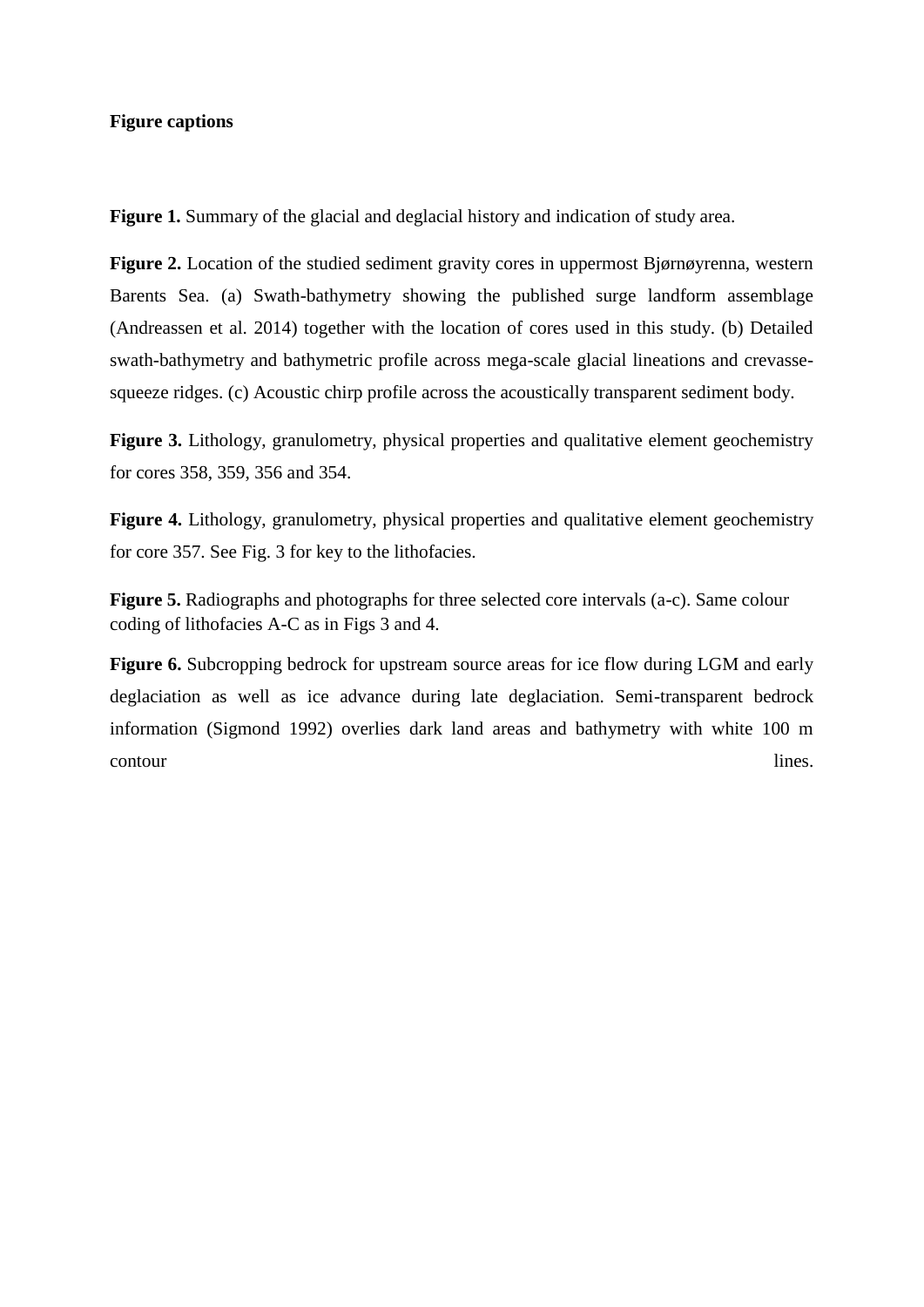# **Tables**

| Core ID            | <b>Short</b><br>ID | Latitude<br>(N)     | Longitude<br>(E)    | Water<br>depths<br>(m) | <b>Recovery</b><br>(m) | <b>Relation to landform</b>          |
|--------------------|--------------------|---------------------|---------------------|------------------------|------------------------|--------------------------------------|
| <b>JM10-354-GC</b> | 354                | 76°53.125'          | $30^{\circ}50.337'$ | 234                    | 0.71                   | On streamlined older feature         |
| JM10-356-GC        | 356                | 77°04.324'          | 30°22.964'          | 226                    | 0.30                   | Within iceberg pit.                  |
| JM10-357-GC        | 357                | $77^{\circ}05.510'$ | 30°18.489'          | 215                    | 2.17                   | On assumed proglacial sediment apron |
| <b>JM10-358-GC</b> | 358                | 77°08.975'          | $30^{\circ}11.083'$ | 195                    | 1.75                   | On pronounced MSGL ridge             |
| JM10-359-GC        | 359                | 77°09.014'          | 30°04.984'          | 199                    | 0.24                   | On less pronounced MSGL              |

# **Table 1.** Sediment gravity cores presented in this study

**Table 2.** Uncorrected and calibrated radiocarbon ages presented in this study

|                 | Litho-      | <b>Material</b>             | $14C$ a BP $1\sigma$ |    | cal a BP      | 10 range <sup>a</sup> | 20 range <sup>a</sup> | Lab ID    |
|-----------------|-------------|-----------------------------|----------------------|----|---------------|-----------------------|-----------------------|-----------|
|                 | facies      |                             |                      |    | $(mod e)^{a}$ |                       |                       |           |
| Depth in core   |             |                             |                      |    |               |                       |                       |           |
| JM10-354-<br>GC | $\mathbf B$ | Astarte sp.                 | 6 200                | 40 | ~16780        | $6720 - 6855$         | $6657 - 6919$         | Poz-51801 |
| 28 cm           |             |                             |                      |    |               |                       |                       |           |
| JM10-354-<br>GC | B           | <b>Bulk</b><br>foraminifera | 10 400               | 65 | ~11790        | 11 568 - 11 948       | 11 356 - 12 021       | OS-110858 |
| 30-31 cm        |             |                             |                      |    |               |                       |                       |           |
| JM10-356-<br>GC | $\bf{B}$    | <b>Bulk</b><br>foraminifera | 3 4 5 0              | 25 | ~23450        | $3409 - 3523$         | $3363 - 3567$         | OS-110859 |
| 19-20 cm        |             |                             |                      |    |               |                       |                       |           |
| JM10-356-<br>GC | $\mathbf B$ | Astarte<br>elliptica        | 7 0 6 0              | 35 | $~10-7650$    | 7 591 - 7 686         | 7 560 - 7 754         | Poz-51802 |
| 22 cm           |             |                             |                      |    |               |                       |                       |           |
| JM10-357-<br>GC | A           | Astarte sp.                 | 2 2 9 5              | 30 | ~2050         | 1992 - 2113           | 1918 - 2182           | Poz-51803 |
| 16 cm           |             |                             |                      |    |               |                       |                       |           |
| JM10-357-<br>GC | $\bf{B}$    | <b>Bulk</b><br>foraminifera | 2 5 5 0              | 30 | ~2340         | $2310 - 2422$         | $2268 - 2530$         | OS-110860 |
| 25-26 cm        |             |                             |                      |    |               |                       |                       |           |

<sup>a</sup>Calibration based on the Marine09 calibration curve (Reimer et al. 2009) and a ΔR value of -124 ± 31 (Forman and Polyak 1997).